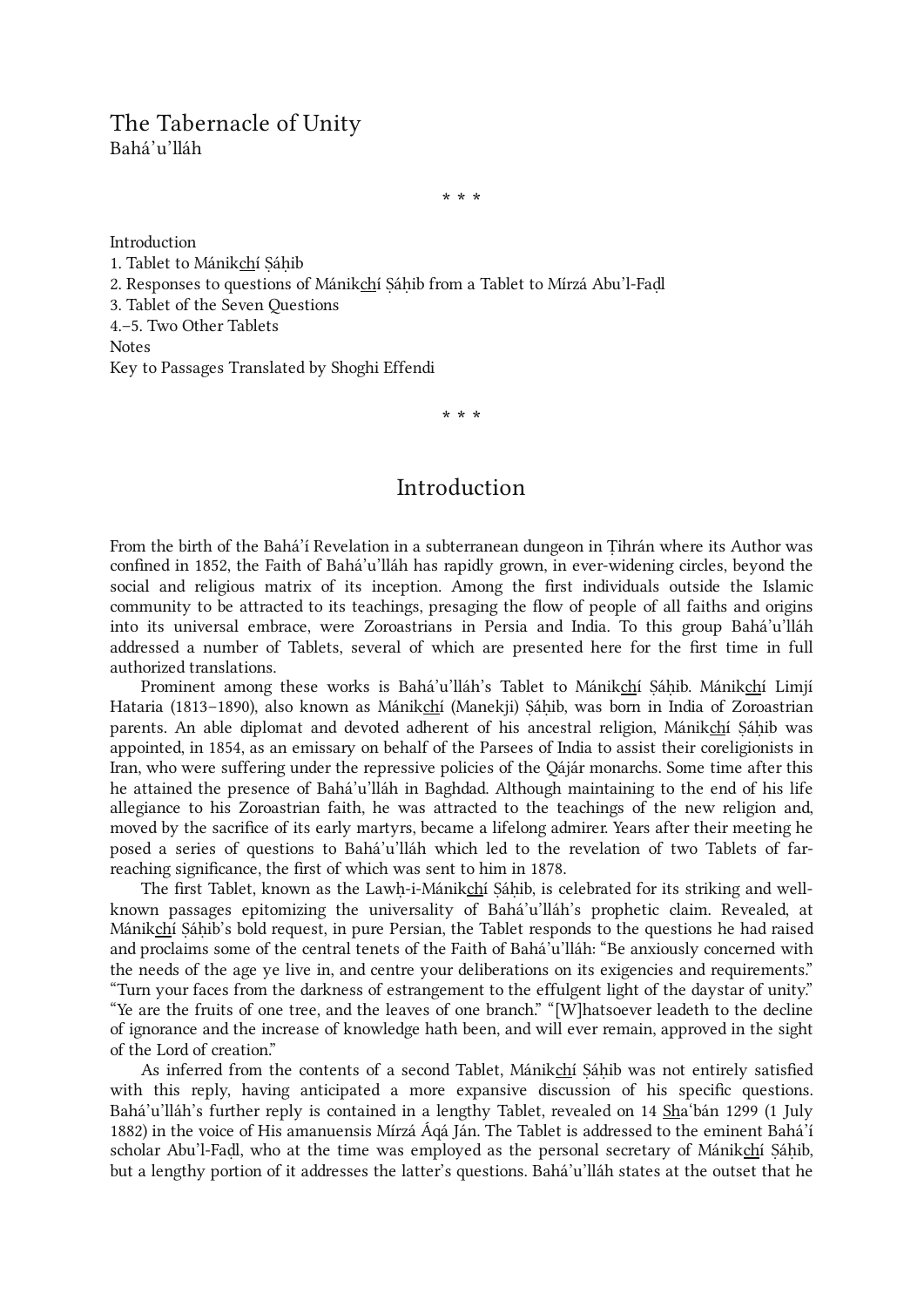had "failed to consider the matter closely, for otherwise he would have readily admitted that not a single point was omitted", and explains that out of wisdom his questions had not been directly answered, but that even so, "the answers were provided in a language of marvellous concision and clarity". Throughout the remainder of the Tablet, the text of each of Mánikchí Sáhib's questions is successively quoted and detailed replies are given to each, in some cases connecting the questions to the universal principles enunciated in the first Tablet.

The Tablet is noteworthy for its discussion of a range of questions regarding the tenets of both Abrahamic and non-Abrahamic religions, as understood by Mánikchí Sáhib, including the nature of creation, the connection between faith and reason, the reconciliation of the differences that exist among the laws and ordinances of various religions, their respective claims to exclusivity and their differing degrees of eagerness to welcome others into their fold. Bahá'u'lláh's responses emphasize that which is right and true in the various doctrines and beliefs under examination, rather than discarding them outright for inaccuracy or insufficiency.

Included here as well with these two major works are the Lawḥ-i-Haft Pursish (Tablet of the Seven Questions), addressed to Ustád Javán-Mard, a prominent early Bahá'í of Zoroastrian background and former student of Mánikchí Sáhib, and two other Tablets also revealed to believers of the same origin. Together, these five Tablets offer a glimpse of Bahá'u'lláh's love for, and special relationship with, the followers of a religion that had arisen, many centuries before, in the same land that witnessed the birth of His own Faith.

A portion of the Lawh-i-Mánikchí Sáhib and several excerpts from the other Tablets were previously translated by Shoghi Effendi; these have been incorporated into the text of the translations and listed in the appendix.

It is hoped that the publication of this volume will enable a deeper appreciation of the fundamental principle of the oneness of religion and lend a fresh impetus to the efforts of those who strive to promote its understanding in an age that needs it more acutely with every passing day.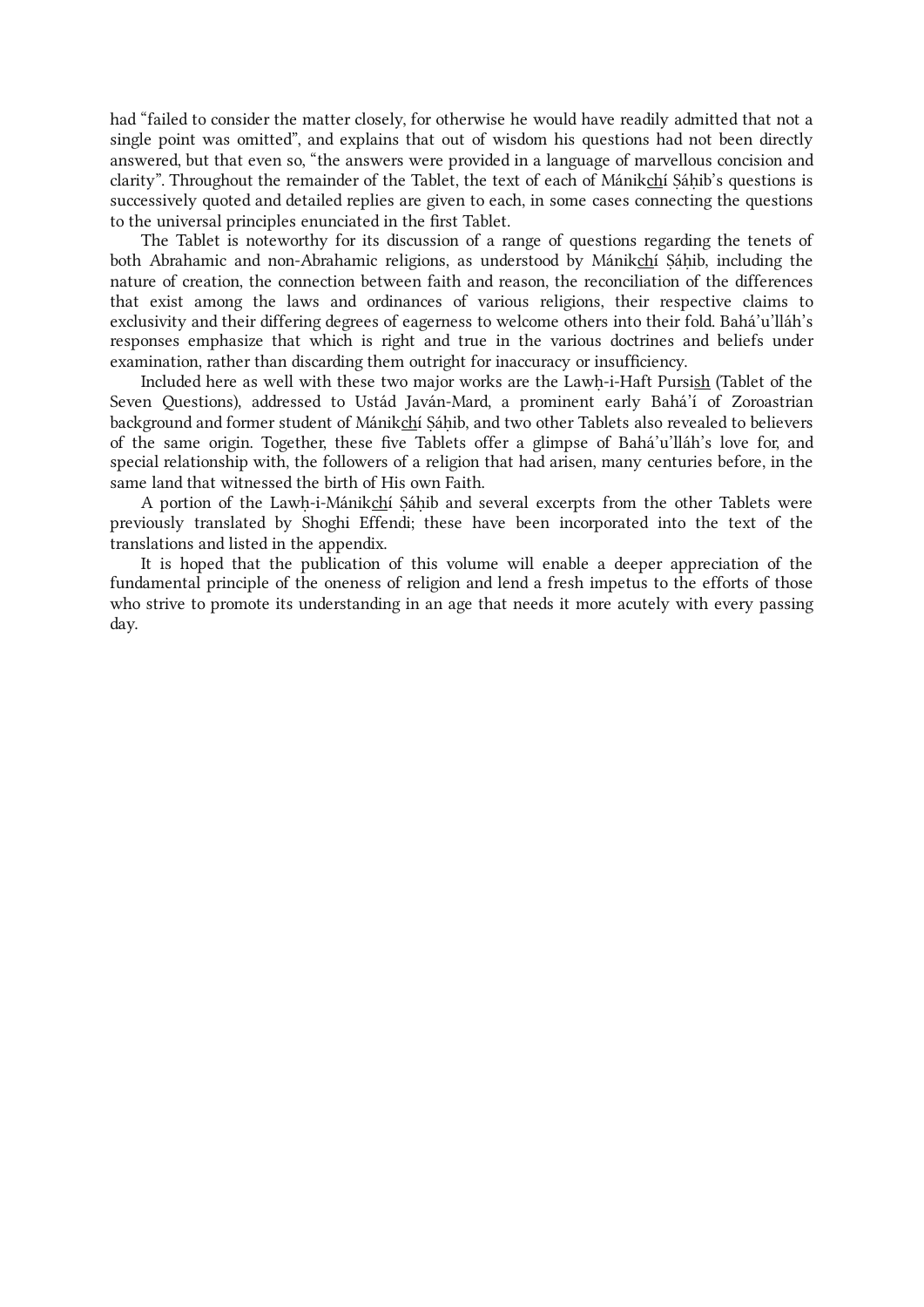## <span id="page-2-0"></span>1 Tablet to Mánikchí Sáhib (Lawḥ-i-Mánikchí-Ṣáḥib)

#### IN THE NAME OF THE ONE TRUE GOD

- PRAISE be to the all-perceiving, the ever-abiding Lord Who, from a dewdrop out of the ocean of 1.1 His grace, hath reared the firmament of existence, adorned it with the stars of knowledge, and admitted man into the lofty court of insight and understanding. This dewdrop, which is the Primal Word of God, is at times called the Water of Life, inasmuch as it quickeneth with the waters of knowledge them that have perished in the wilderness of ignorance. Again it is called the Primal Light, a light born of the Sun of divine knowledge, through whose effulgence the first stirrings of existence were made plain and manifest. Such manifestations are the expressions of the grace of Him Who is the Peerless, the All-Wise. He it is who knoweth and bestoweth all. He it is who transcendeth all that hath been said or heard. His knowledge will remain forever above the grasp of human vision and understanding and beyond the reach of human words and deeds. To the truth of this utterance existence itself and all that hath appeared therefrom bear eloquent testimony.
- It is clear and evident, therefore, that the first bestowal of God is the Word, and its discoverer and recipient is the power of understanding. This Word is the foremost instructor in the school of existence and the revealer of Him Who is the Almighty. All that is seen is visible only through the light of its wisdom. All that is manifest is but a token of its knowledge. All names are but its name, and the beginning and end of all matters must needs depend upon it. 1.2
- <span id="page-2-1"></span>Thy letter hath reached this captive of the world in His prison. It brought joy, strengthened the ties of friendship, and renewed the memory of bygone days. Praise be to the Lord of creation Who granted us the favour of meeting in the Arabian land, $1$  wherein we visited and held converse. It is Our hope that our encounter may never be forgotten nor effaced from the heart by the passage of time, but rather that, out of the seeds thus sown, the sweet herbs of friendship may spring forth and remain forever fresh and verdant for all to behold. 1.3
- As to thy question concerning the heavenly Scriptures: The All-Knowing Physician hath His finger on the pulse of mankind. He perceiveth the disease, and prescribeth, in His unerring wisdom, the remedy. Every age hath its own problem, and every soul its particular aspiration. The remedy the world needeth in its present-day afflictions can never be the same as that which a subsequent age may require. Be anxiously concerned with the needs of the age ye live in, and centre your deliberations on its exigencies and requirements. 1.4
- We can well perceive how the whole human race is encompassed with great, with incalculable afflictions. We see it languishing on its bed of sickness, sore-tried and disillusioned. They that are intoxicated by self-conceit have interposed themselves between it and the Divine and infallible Physician. Witness how they have entangled all men, themselves included, in the mesh of their devices. They can neither discover the cause of the disease, nor have they any knowledge of the remedy. They have conceived the straight to be crooked, and have imagined their friend an enemy. 1.5
- Incline your ears to the sweet melody of this Prisoner. Arise, and lift up your voices, that haply they that are fast asleep may be awakened. Say: O ye who are as dead! The Hand of Divine bounty proffereth unto you the Water of Life. Hasten and drink your fill. Whoso hath been reborn in this Day, shall never die; whoso remaineth dead, shall never live. 1.6
- Thou hast written concerning languages. Both Arabic and Persian are laudable. That which is desired of a language is that it convey the intent of the speaker, and either language can serve this purpose. And since in this day the Orb of divine knowledge hath risen in the firmament of Persia, that tongue deserveth every praise. 1.7
- O friend! When the Primal Word appeared amongst men in these latter days, a number of heavenly souls recognized the voice of the Beloved and bore allegiance unto it, whilst others, 1.8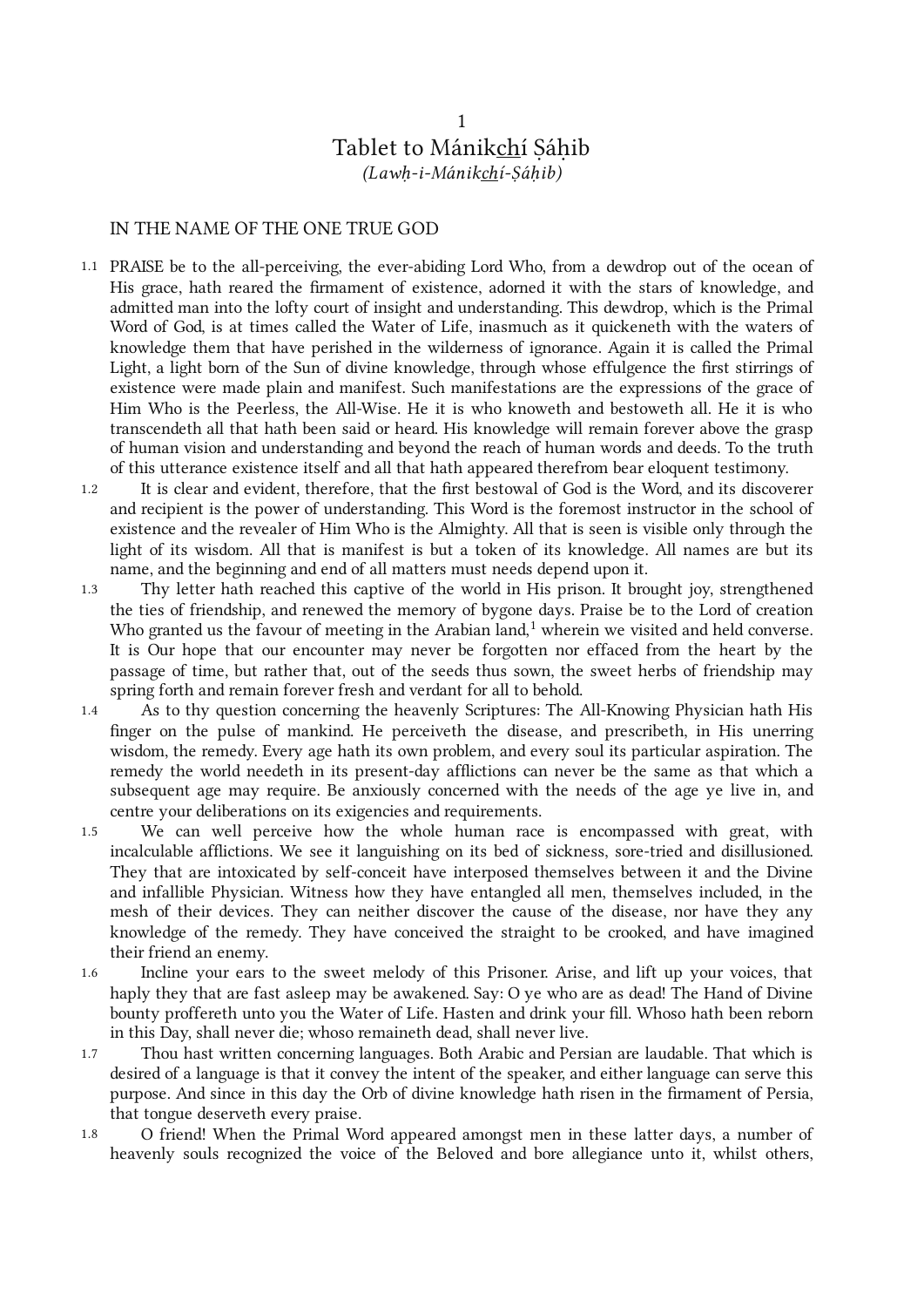<span id="page-3-0"></span>finding the deeds of some to be at variance with their words, remained far removed from the spreading rays of the Sun of divine knowledge.

- Say: O children of dust! He Who is the Spirit of Purity saith: In this glorious Day whatsoever can purge you from defilement and ensure your peace and tranquillity, that indeed is the straight Path, $^2$  $^2$  the Path that leadeth unto Me. To be purged from defilement is to be cleansed of that which is injurious to man and detracteth from his high station—among which is to take undue pleasure in one's own words and deeds, however worthy they may be. True peace and tranquillity will only be realized when every soul will have become the well-wisher of all mankind. He Who is the All-Knowing beareth Me witness: were the peoples of the world to grasp the true significance of the words of God, they would never be deprived of their portion of the ocean of His bounty. In the firmament of truth there hath never been, nor will there ever be, a brighter star than this. 1.9
- The first utterance of Him Who is the All-Wise is this: O children of dust! Turn your faces from the darkness of estrangement to the effulgent light of the daystar of unity. This is that which above all else will benefit the peoples of the earth. O friend! Upon the tree of utterance there hath never been, nor shall there ever be, a fairer leaf, and beneath the ocean of knowledge no pearl more wondrous can ever be found. 1.10
- O children of understanding! If the eyelid, however delicate, can deprive man's outer eye from beholding the world and all that is therein, consider then what would be wrought if the veil of covetousness were to descend upon his inner eye. Say: O people! The darkness of greed and envy becloudeth the radiance of the soul even as the clouds obstruct the light of the sun. Should anyone hearken unto this utterance with a discerning ear, he will unfurl the wings of detachment and soar effortlessly in the atmosphere of true understanding. 1.11
- At a time when darkness had encompassed the world, the ocean of divine favour surged and His Light was made manifest, that the doings of men might be laid bare. This, verily, is that Light which hath been foretold in the heavenly scriptures. Should the Almighty so please, the hearts of all men will be purged and purified through His goodly utterance, and the light of unity will shed its radiance upon every soul and revive the whole earth. 1.12
- O people! Words must be supported by deeds, for deeds are the true test of words. Without the former, the latter can never quench the thirst of the yearning soul, nor unlock the portals of vision before the eyes of the blind. The Lord of celestial wisdom saith: A harsh word is even as a sword thrust; a gentle word as milk. The latter leadeth the children of men unto knowledge and conferreth upon them true distinction. 1.13
- <span id="page-3-1"></span>The Tongue of Wisdom proclaimeth: He that hath Me not is bereft of all things. Turn ye away from all that is on earth and seek none else but Me. I am the Sun of Wisdom and the Ocean of Knowledge. I cheer the faint and revive the dead. I am the guiding Light that illumineth the way. I am the royal Falcon on the arm of the Almighty. I unfold the drooping wings of every broken bird and start it on its flight. $3$ 1.14
- The incomparable Friend saith: The path to freedom hath been outstretched; hasten ye thereunto. The wellspring of wisdom is overflowing; quaff ye therefrom. Say: O well-beloved ones! The tabernacle of unity hath been raised; regard ye not one another as strangers. Ye are the fruits of one tree, and the leaves of one branch. Verily I say, whatsoever leadeth to the decline of ignorance and the increase of knowledge hath been, and will ever remain, approved in the sight of the Lord of creation. Say: O people! Walk ye neath the shadow of justice and truthfulness and seek ye shelter within the tabernacle of unity. 1.15
- Say: O ye that have eyes to see! The past is the mirror of the future. Gaze ye therein and be apprised thereof; perchance ye may be aided thereby to recognize the Friend and may be not the cause of His displeasure. In this day the choicest fruit of the tree of knowledge is that which serveth the welfare of humanity and safeguardeth its interests. 1.16
- Say: The tongue hath been created to bear witness to My truth; defile it not with falsehood. The heart is the treasury of My mystery; surrender it not into the hand of covetous desires. We fain would hope that in this resplendent morn, when the effulgent rays of the Sun of divine knowledge have enveloped the whole earth, we may all attain unto the good pleasure of the Friend and drink our fill from the ocean of His recognition. 1.17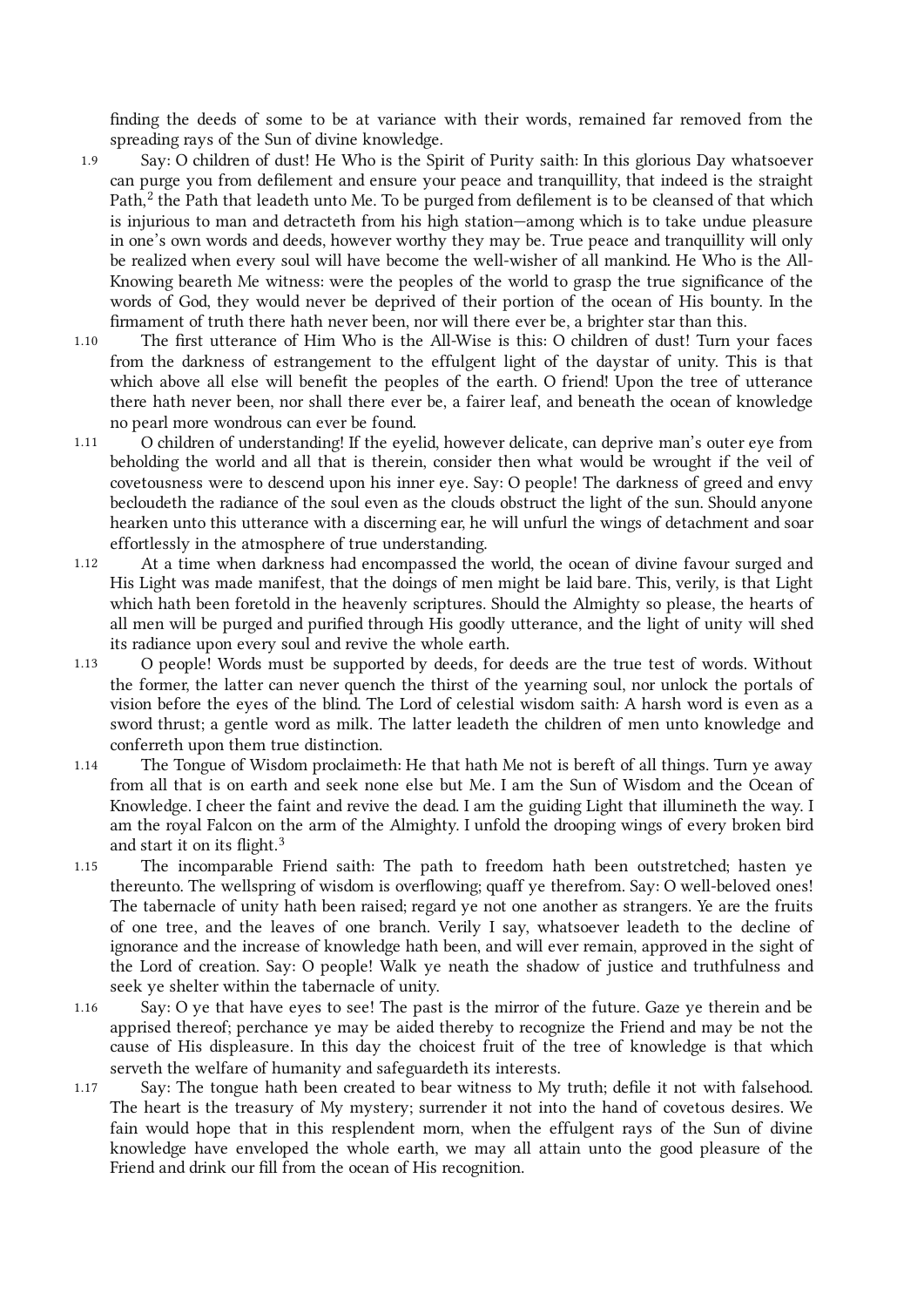- O friend! As hearing ears are scarce to find, the pen hath for some time remained silent in its quarters. In truth, matters have come to such a pass that silence hath taken precedence over utterance and hath come to be regarded as preferable. Say: O people! These words are being uttered in due measure, that the newly born may thrive and the tender shoot flourish. Milk should be given in suitable proportion, that the children of the world may attain to the station of maturity and abide in the court of oneness. 1.18
- O friend! We came upon a pure soil and sowed therein the seeds of true understanding. Let it now be seen what the rays of the sun will do—whether they will cause these seeds to wither or to grow. Say: Through the ascendancy of God, the All-Knowing, the Incomparable, the Luminary of divine understanding hath, in this day, risen from behind the veil of the spirit, and the birds of every meadow are intoxicated with the wine of knowledge and exhilarated with the remembrance of the Friend. Well is it with them that discover and hasten unto Him! 1.19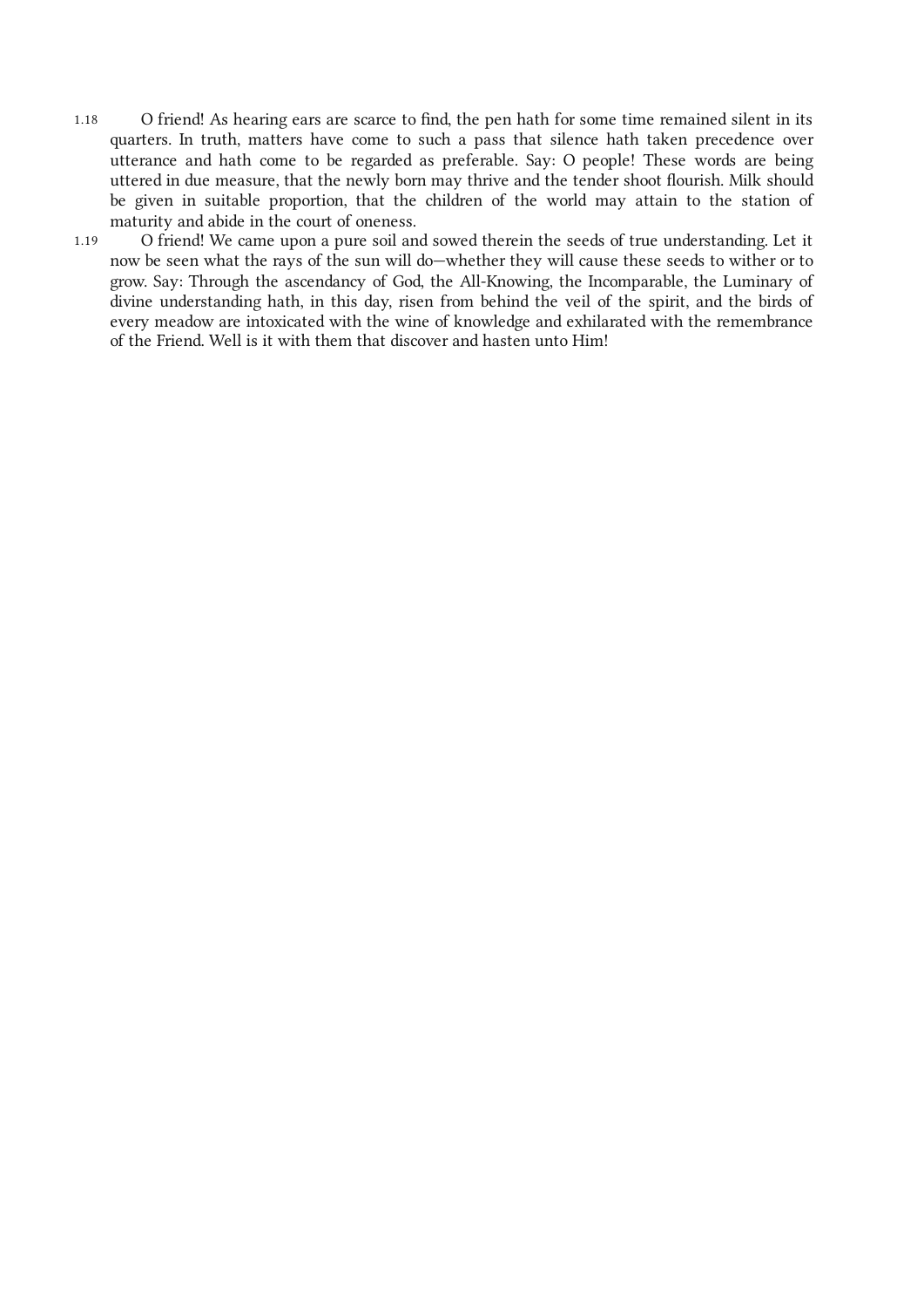# Responses to questions of Mánikchí Sáhib from a Tablet to Mírzá Abu'l-Faḍl

- 2.1 IN regard to what thou hast written concerning his honour the learned Şáḥib, upon him be the grace of God, his state of mind and disposition are clear and evident, as is further attested by that which he hath sent. Now, as to his questions, it was not deemed advisable to refer and reply to each one individually, for the response would have run counter to wisdom and been incompatible with that which is current amongst men. Even so, in that which was revealed in his honour from the heaven of divine favour, answers were provided in a language of marvellous concision and clarity. But it appeareth that he hath failed to consider the matter closely, for otherwise he would have readily admitted that not a single point was omitted, and would have exclaimed: "This is naught but a clear and conclusive utterance!" His questions were the following.
- First: "The Prophets of Mahábád, together with Zoroaster, were twenty-eight in number. Each one of them sought to exalt, rather than abrogate, the faith and religion of the others. Each one that appeared bore witness to the truth and veracity of the former law and religion and breathed no word about abolishing them. Each declared: 'We are the bearers of a Revelation from God, which We deliver unto His servants.' Some of the Hindu Prophets, however, have declared: 'We are God Himself, and it is incumbent upon the entire creation to bear allegiance unto Us. Whensoever conflict and dissension appear amongst men, We arise to quench it.' Each one that appeared announced: 'I am the same One that appeared in the beginning.' The latter Prophets such as David, Abraham, Moses and Jesus confirmed the truth of the Prophets gone before them, but said: 'Such was the law in the past, but in this day the law is that which I proclaim.' The Arabian Prophet, however, hath said: 'Through My appearance every law hath proven to be unsound and no law holdeth but Mine.' Which of these creeds is acceptable and which of these leaders is to be preferred?" 2.2

It should first be noted that in one sense the stations of the Prophets of God differ one from another. For instance, consider Moses. He brought forth a Book and established ordinances, whilst a number of the Prophets and Messengers who arose after Him were charged with the promulgation of His laws, insofar as they remained consonant with the needs of the age. The books and chronicles annexed to the Torah bear eloquent testimony to this truth. 2.3

<span id="page-5-1"></span>Regarding the statement ascribed to the Author of the Qur'án: "Through My appearance every law and religion hath proven to be unsound and no law holdeth but Mine", no such words were ever uttered by that Source and Fount of divine wisdom. Nay rather, He confirmed that which had been sent down before from the empyrean of the Divine Will unto the Prophets and Messengers of God. He saith, exalted be His utterance: "Alif. Lám. Mím. God! There is no God but Him, the Living, the Ever-Abiding. He it is Who hath sent down to Thee the Book through the power of truth, confirming those which preceded it. He revealed aforetime the Torah and the Evangel as a guidance unto men, and He hath now revealed the Qur'án…." [4](#page-21-4) He, moreover, hath asserted that all the Prophets have proceeded from God and have returned unto Him. Viewed in this light, they are all as one and the same Being, inasmuch as they have not uttered a word, brought a message, or revealed a cause, of their own accord. Nay, all that they have said hath proceeded from the one true God, exalted be His glory. They have all summoned men unto the Supreme Horizon and imparted the tidings of eternal life. Thus the diverse statements recounted by his honour the Ṣáḥib are to be seen as concordant letters, that is, letters that form a single word.  $2.4$ 

<span id="page-5-2"></span>Concerning the question: "Which of these creeds is acceptable and which of these leaders is to be preferred?", this is the station wherein the following blessed words shine resplendent as the sun: "No distinction do We make between any of the Messengers", [5](#page-21-5) while the verse "Some of the Apostles We have caused to excel the others<sup>"[6](#page-21-6)</sup> pertaineth to the other station of which We have already made mention. Indeed, the answer to all that his honour the Sáhib hath asked lieth enshrined within this all-embracing, this weighty and incomparable utterance, hallowed and 2.5

<span id="page-5-0"></span>2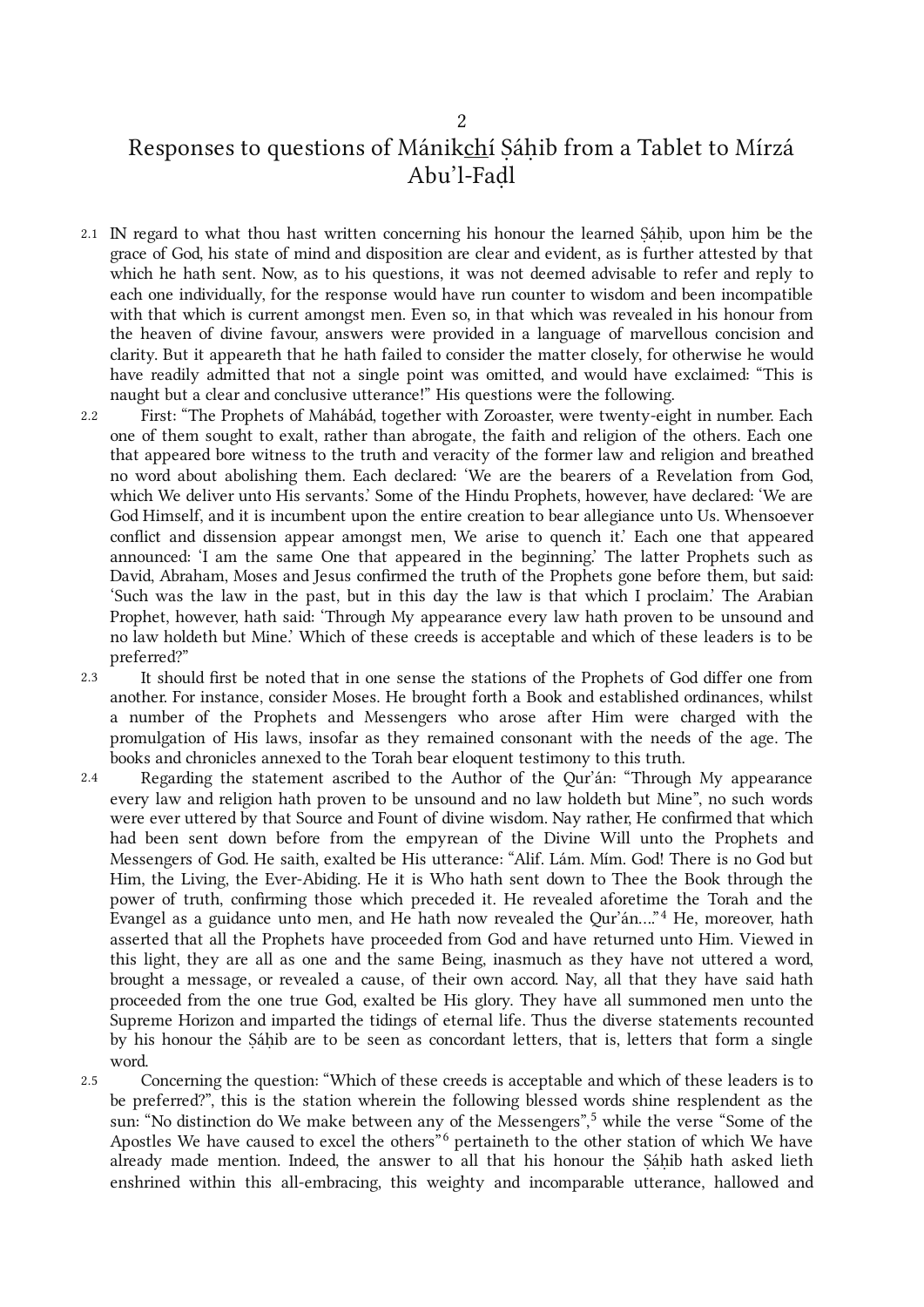exalted be His word: "As to thy question concerning the heavenly Scriptures: The All-Knowing Physician hath His finger on the pulse of mankind. He perceiveth the disease, and prescribeth, in His unerring wisdom, the remedy. Every age hath its own problem, and every soul its particular aspiration. The remedy the world needeth in its present-day afflictions can never be the same as that which a subsequent age may require. Be anxiously concerned with the needs of the age ye live in, and centre your deliberations on its exigencies and requirements." [7](#page-21-7) Every fair-minded soul will testify that these words are to be viewed as a mirror of the knowledge of God, wherein all that hath been inquired is clearly and conspicuously reflected. Blessed is he who hath been endowed with seeing eyes by God, the All-Knowing, the All-Wise.

- <span id="page-6-0"></span>Another question raised by the distinguished Ṣáḥib is the following: "There are four schools of thought in the world. One school affirmeth that all the visible worlds, from atoms to suns, constitute God Himself and that naught can be seen but Him. Another school claimeth that God is that Essence that must of necessity exist, that His Messengers are the intermediaries between Him and His creatures, and that their mission is to lead humanity unto Him. Yet another school holdeth that the stars were created by the Necessary Being,<sup>[8](#page-21-8)</sup> whilst all other things are their effect and outcome. These things continually appear and disappear, even as the minute creatures that are generated in a pool of water. A further school maintaineth that the Necessary Being hath fashioned Nature through whose effect and agency all things, from atoms to suns, appear and disappear without beginning or end. What need then for an account or reckoning? As the grass groweth with the coming of the rain and vanisheth thereafter, so it is with all things. If the Prophets and the kings have instituted laws and ordinances, the proponents of this school argue, this hath merely been for the sake of preserving the civil order and regulating human society. The Prophets and the kings, however, have acted in different ways: the former have said 'God hath spoken thus' that the people might submit and obey, whilst the latter have resorted to the sword and the cannon. Which of these four schools is approved in the sight of God?" 2.6
- The answer to all this falleth under the purview of the first utterance that hath streamed forth from the tongue of the All-Merciful. By God! It embraceth and comprehendeth all that hath been mentioned. He saith: "Be anxiously concerned with the needs of the age ye live in, and centre your deliberations on its exigencies and requirements". For in this day He Who is the Lord of Revelation hath appeared and He Who spoke on Sinai is calling aloud. Whatsoever He may ordain is the surest foundation for the mansions reared in the cities of human knowledge and wisdom. Whoso holdeth fast unto it will be reckoned in the eyes of the Almighty among them that are endued with insight. 2.7
- These sublime words have streamed forth from the Pen of the Most High. He saith, exalted be His glory: "This is the day of vision, for the countenance of God is shining resplendent above the horizon of Manifestation. This is the day of hearing, for the call of God hath been raised. It behoveth everyone in this day to uphold and proclaim that which hath been revealed by Him Who is the Author of all scripture, the Dayspring of revelation, the Fount of knowledge and the Source of divine wisdom." It is thus clear and evident that the reply to his question hath been revealed in the kingdom of utterance by Him Who is the Exponent of the knowledge of the All-Merciful. Happy are they that understand! 2.8
- <span id="page-6-1"></span>As to the four schools mentioned above, it is clear and evident that the second standeth closer to righteousness. [9](#page-21-9) For the Apostles and Messengers of God have ever been the channels of His abounding grace, and whatsoever man hath received from God hath been through the intermediary of those Embodiments of holiness and Essences of detachment, those Repositories of His knowledge and Exponents of His Cause. One can, however, provide a justification for the tenets of the other schools, for in a sense all things have ever been and shall ever remain the manifestations of the names and attributes of God. 2.9
- As to the Sáhib's reference to the kings, they are indeed the manifestations of the name of God "the Almighty" and the revealers of His name "the All-Powerful". The vesture that beseemeth their glorious temples is justice. Should they become adorned therewith, mankind will partake of perfect tranquillity and infinite blessings. 2.10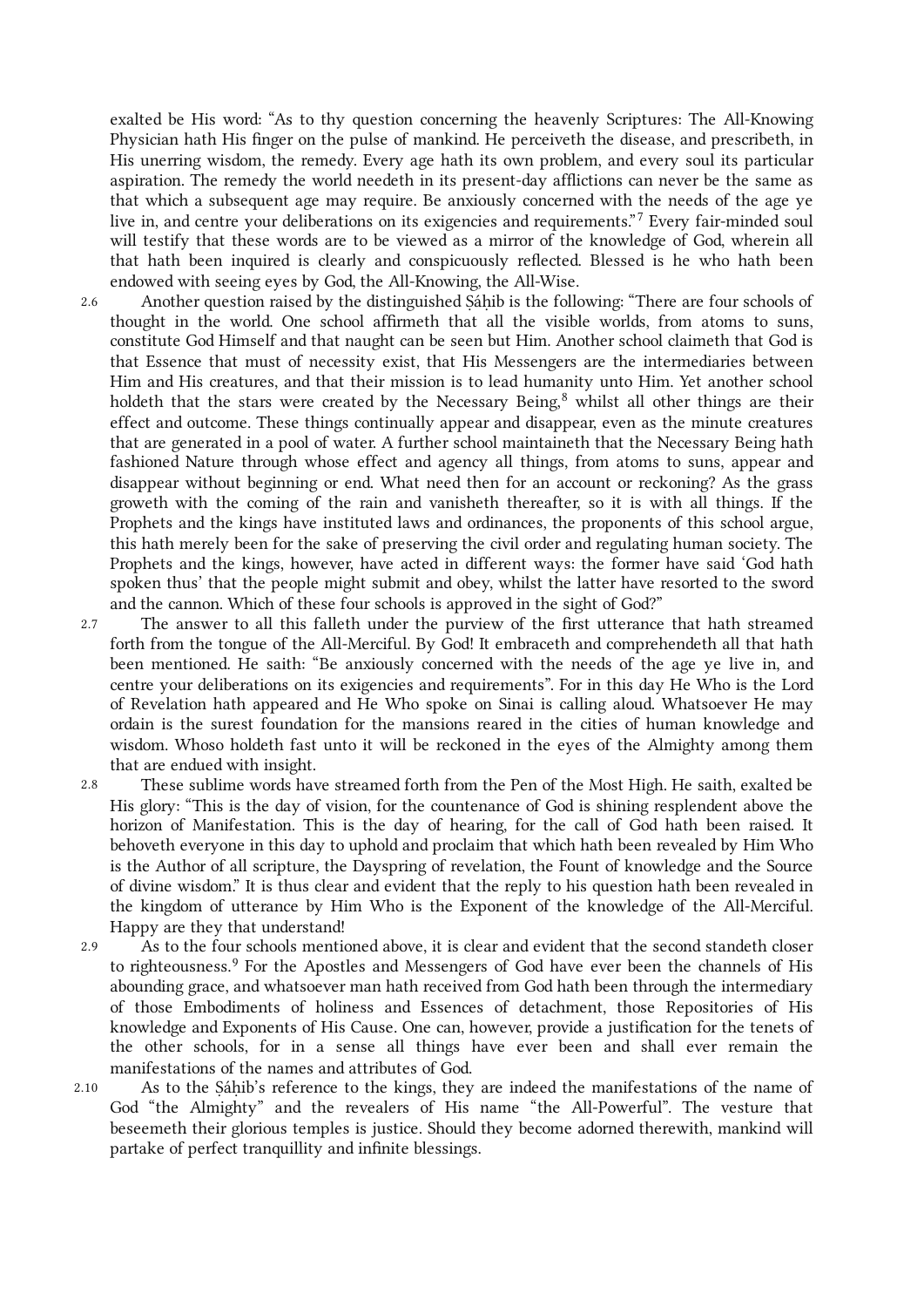- Whoso hath quaffed of the wine of divine knowledge will indeed be able to answer such questions with clear and perspicuous proofs from the world without and with manifest and luminous evidences from the world within. A different Cause, however, hath appeared in this day and a different discourse is required. Indeed, with the inception of the year nine the time for questions and answers came to an end. Thus He, hallowed and magnified be His name, saith: "This is not the day for any man to question his Lord. When thou hearest the call of God voiced by Him Who is the Dayspring of grandeur, cry out: 'Here am I, O Lord of all names! Here am I, O Maker of the heavens! I testify that Thou hast revealed Thyself and hast revealed whatsoever Thou didst desire at Thine Own behest. Thou, in truth, art the Lord of strength and might.'" 2.11
- The answer to all that the distinguished Ṣáḥib hath asked is clear and evident. The intent of that which was sent down in his honour from the heaven of divine providence was that he might give ear to the wondrous melodies of the Dove of Eternity and the gentle murmuring of the inhabitants of the most exalted Paradise, and that he might perceive the sweetness of the call and set foot upon the path. 2.12
- One day the Tongue of Glory uttered a word in regard to the Sáhib indicating that he may erelong be aided to perform a deed that would immortalize his name. When his letter was received in His holy and exalted Court, He said: "O Servant in attendance! Although his honour Mánikchí hath written only to ask concerning the sayings of others, yet from his letter We inhale the sweet savours of affection. Beseech the one true God to graciously aid him to do His will and pleasure. His might, in truth, is equal to all things." From this utterance of the All-Merciful there wafteth a fragrant breath. He, verily, is the All-Knowing, the All-Informed. 2.13
- <span id="page-7-0"></span>Another inquiry made by him is the following: "The laws of Islam are based on religious principles and jurisprudence,<sup>[10](#page-21-10)</sup> but in the Mahábád and Hindu religions there are only principles, and all laws, even those regarding the drinking of water or giving and taking in marriage, are considered a part of these principles, as are all other matters of human life. Kindly indicate which view is acceptable in the sight of God, exalted be His mention." 2.14
- Religious principles have various degrees and stations. The root of all principles and the cornerstone of all foundations hath ever been, and shall remain, the recognition of God. And these days are indeed the vernal season of the recognition of the All-Merciful. Whatsoever proceedeth in this day from the Repository of His Cause and the Manifestation of His Self is, in truth, the fundamental principle unto which all must bear allegiance. 2.15
- The answer to this question is also embodied in these blessed, these weighty and exalted words: "Be anxiously concerned with the needs of the age ye live in, and centre your deliberations on its exigencies and requirements". For this day is the Lord of all days, and whatsoever hath been revealed therein by the Source of divine Revelation is the truth and the essence of all principles. This day may be likened to a sea and all other days to gulfs and channels that have branched therefrom. That which is uttered and revealed in this day is the foundation, and is accounted as the Mother Book and the Source of all utterance. Although every day is associated with God, magnified be His glory, yet these days have been singled out and adorned with the ornament of intimate association with Him, for they have been extolled in the books of the Chosen Ones of God, as well as of some of His Prophets, as the "Day of God". In a sense this day and that which appeareth therein are to be regarded as the primary principles, while all other days and whatsoever appeareth in them are to be viewed as the secondary ordinances deduced therefrom, and which as such are subordinate and relative. For instance, attending the mosque is secondary with respect to the recognition of God, for the former is dependent upon and conditioned by the latter. As to the principles current amongst the divines of this age, these are merely a set of rules which they have devised and from which they infer, each according to his own opinions and inclinations, the ordinances of God. 2.16
- <span id="page-7-1"></span>Consider for example the question of immediate compliance or postponement. God, exalted be His glory, saith: "Eat and drink..."<sup>[11](#page-21-11)</sup> Now, it is not known whether this ordinance must be complied with immediately or if its execution may be justifiably postponed. Some believe that it may be decided by external circumstances. Once one of the distinguished divines of Najaf set out to visit the Shrine of Imám Ḥusayn, peace be upon Him, accompanied by a number of his pupils. In the 2.17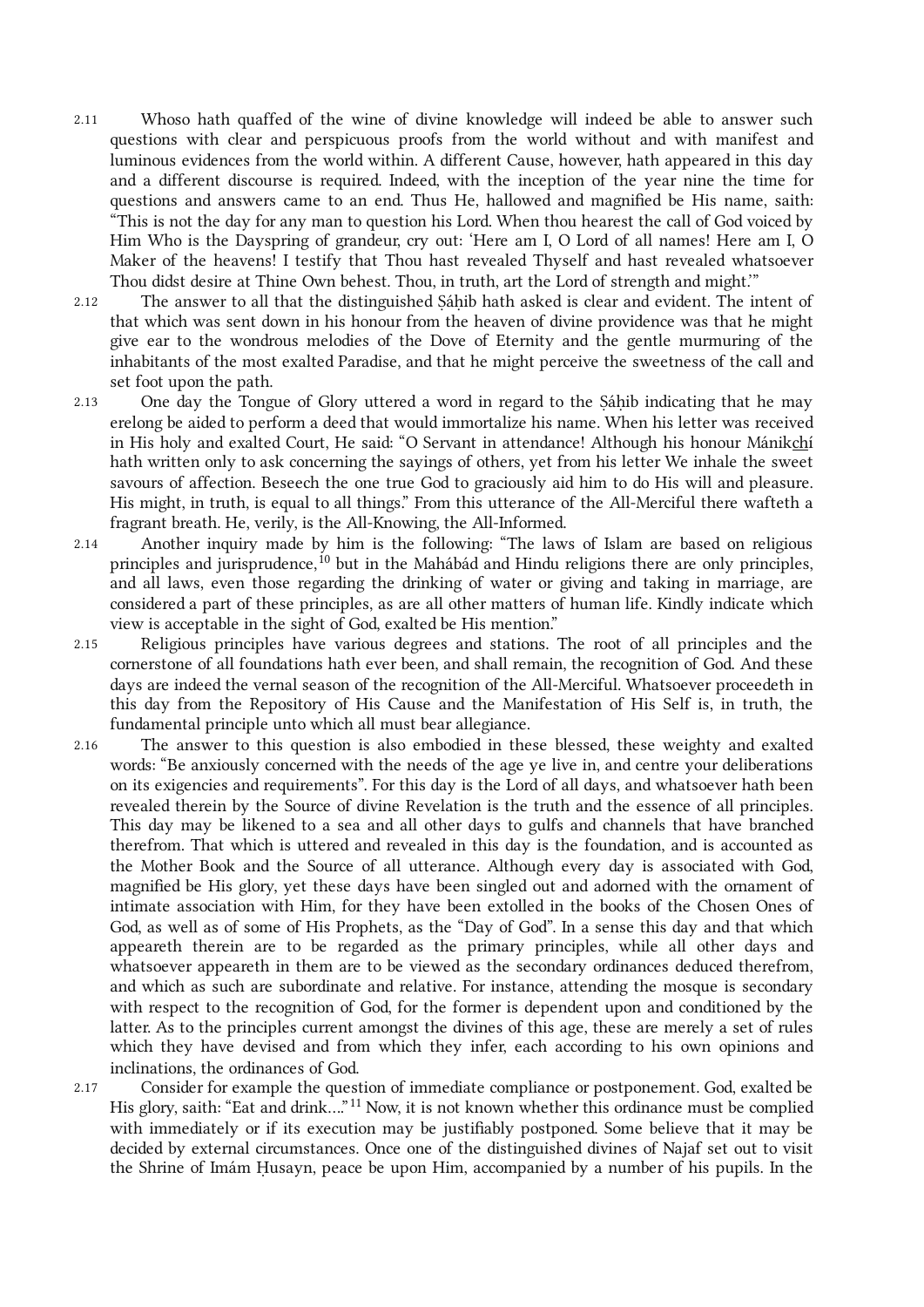course of their journey they were waylaid by a group of Bedouin. The aforementioned divine immediately handed over all his possessions. Whereupon his pupils exclaimed: "Your eminence hath always favoured postponement in such matters. What prompteth you now to act with such haste?" Pointing to the spears of the Bedouin, he replied: "The force of external circumstances, my friends!"

- The founder of the principles of Islamic jurisprudence was Abú-Ḥanífih, who was a prominent leader of the Sunnis. Such principles had existed in former times as well, as hath already been mentioned. In this day, however, the approval or rejection of all things dependeth wholly upon the Word of God. These differences are not worthy of mention. The eye of divine mercy casteth its glance upon all that is past. It behoveth us to mention them only in favourable terms, for they do not contradict that which is essential. This servant testifieth to his ignorance and beareth witness that all knowledge is with God, the Help in Peril, the Self-Subsisting. 2.18
- Whatsoever runneth counter to the Teachings in this day is rejected, for the Sun of Truth is shining resplendent above the horizon of knowledge. Happy are they who, with the waters of divine utterance, have cleansed their hearts from all allusions, whisperings and suggestions, and who have fixed their gaze upon the Dayspring of Glory. This, indeed, is the most gracious favour and the purest bounty. Whosoever hath attained thereunto hath attained unto all good, for otherwise the knowledge of aught else but God hath never proven, nor shall it ever prove, profitable unto men. 2.19
- <span id="page-8-0"></span>That which was mentioned in connection with religious principles and secondary ordinances referreth to the pronouncements which the divines of various religions have made, each according to his own capacity. At present, however, it behoveth us to follow His injunction to "leave them to their vain disputes".<sup>[12](#page-21-12)</sup> He, verily, speaketh the truth and leadeth the way. The decree is God's, the Almighty, the All-Bounteous. 2.20
- <span id="page-8-1"></span>Another of his questions: "Some maintain that whatsoever is in accordance with the dictates of nature and of the intellect must needs be both permissible and compulsory in the divine law, and conversely that one should refrain from observing that which is incompatible with these standards. Others believe that whatsoever hath been enjoined by the divine law and its blessed Author should be accepted without rational proof or natural evidence and obeyed without question or reservation, such as the march between Safa and Marwah, the stoning of the pillar of Jamrah,<sup>[13](#page-21-13)</sup> the washing of one's feet during ablutions, and so on. Kindly indicate which of these positions is acceptable." 2.21
- <span id="page-8-2"></span>Intellect hath various degrees. As a discussion of the pronouncements made by the philosophers in this connection would pass beyond the scope of our discourse, we have refrained from mentioning them. It is nonetheless indisputably clear and evident that the minds of men have never been, nor shall they ever be, of equal capacity. The Perfect Intellect alone can provide true guidance and direction. Thus were these sublime words revealed by the Pen of the Most High, exalted be His glory, in response to this question: "The Tongue of Wisdom proclaimeth: He that hath Me not is bereft of all things. Turn ye away from all that is on earth and seek none else but Me. I am the Sun of Wisdom and the Ocean of Knowledge. I cheer the faint and revive the dead. I am the guiding Light that illumineth the way. I am the royal Falcon on the arm of the Almighty. I unfold the drooping wings of every broken bird and start it on its flight."<sup>[14](#page-21-14)</sup> 2.22
- Consider how clearly the answer hath been revealed from the heaven of divine knowledge. Blessed are those who ponder it, who reflect upon it, and who apprehend its meaning! By the Intellect mentioned above is meant the universal divine Mind. How often hath it been observed that certain human minds, far from being a source of guidance, have become as fetters upon the feet of the wayfarers and prevented them from treading the straight Path! The lesser intellect being thus circumscribed, one must search after Him Who is the ultimate Source of knowledge and strive to recognize Him. And should one come to acknowledge that Source round Whom every mind doth revolve, then whatsoever He should ordain is the expression of the dictates of a consummate wisdom. His very Being, even as the sun, is distinct from all else beside Him. The whole duty of man is to recognize Him; once this hath been achieved, then whatsoever He may please to ordain is binding and in full accordance with the requirements of divine wisdom. Thus 2.23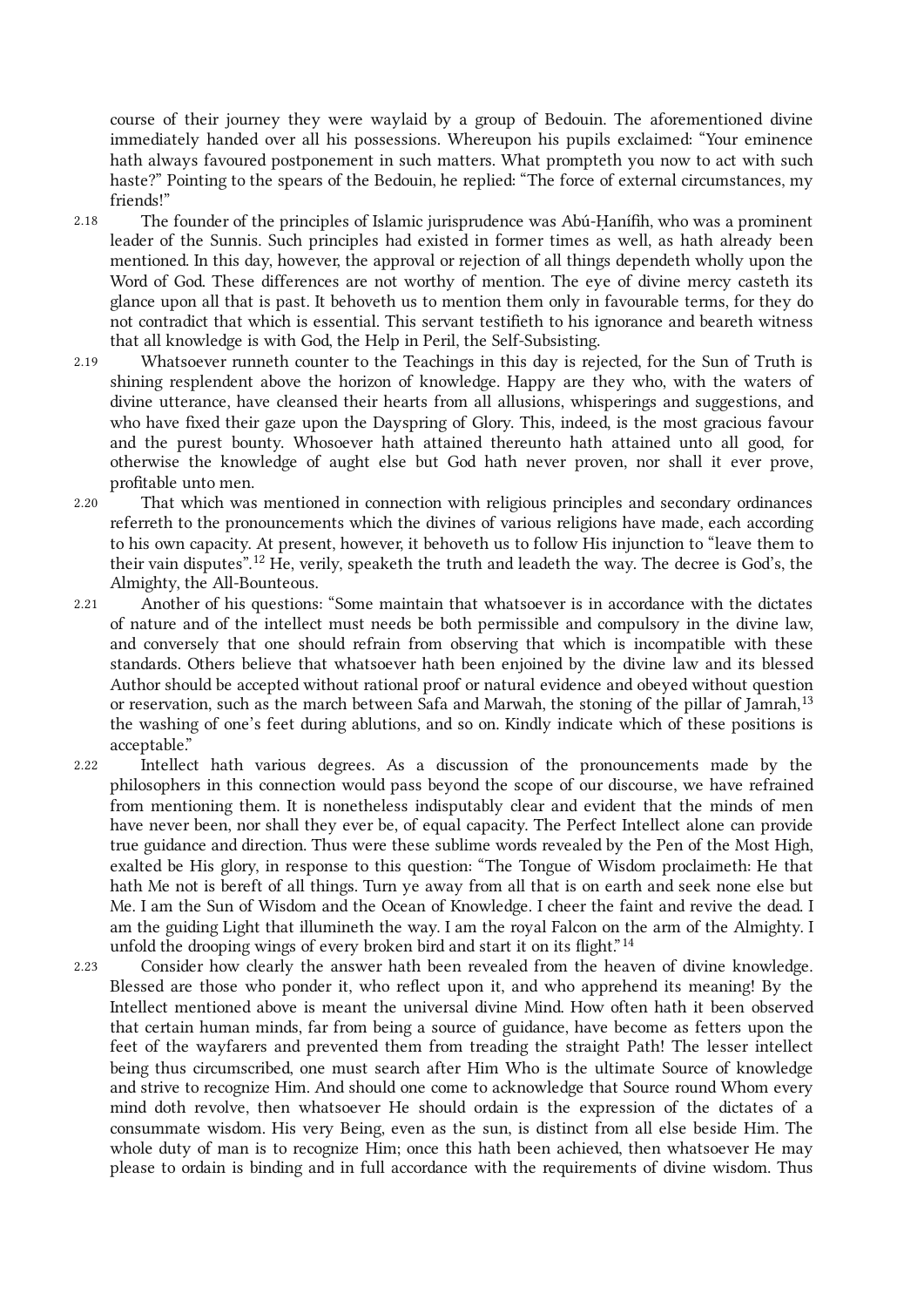<span id="page-9-0"></span>have ordinances and prohibitions of every kind been laid down by the Prophets of the past, even unto the earliest times.

- Certain deeds that are undertaken in this day are intended to emblazon the name of God, and the Pen of the Most High hath fixed a recompense for those who perform them. Indeed, should any soul breathe but a fleeting breath for the sake of God, his recompense will become manifest, as attested by this mighty verse which was sent down from the empyrean of the Divine Will to the Lord of Mecca,<sup>[15](#page-21-15)</sup> blessed and glorified be He: "We did not appoint that which Thou wouldst have to be the Qiblih, but that We might know him who followeth the Apostle from him who turneth on his heels." [16](#page-21-16) 2.24
- Were anyone to meditate upon this blessed and transcendent Revelation and to ponder the verses that have been sent down, he would readily bear witness that the one true God is immeasurably exalted above His creatures, and that the knowledge of all things hath ever been and shall ever remain with Him. Every fair-minded soul, moreover, will testify that whosoever faileth to embrace the truth of this most great Revelation will find himself powerless and incapable of establishing the validity of any other cause or creed. And as to those who have deprived themselves of the robe of justice and arisen to promote the cause of iniquity, they shall give voice to that which the exponents of hatred and fanaticism have uttered from time immemorial. The knowledge of all things is with God, the All-Knowing, the All-Informed. 2.25
- One day when this servant was in His presence, I was asked: "O servant in attendance! Wherewith art thou engaged?" "I am penning a reply", I answered, "to his honour Mírzá Abu'l-Faḍl". I was bidden: "Write to Mírzá Abu'l-Faḍl, may My glory be upon him, and say: 'Matters have come to such a pass that the people of the world have grown accustomed to iniquity and flee from fair-mindedness. A divine Manifestation Who hath extolled and magnified the one true God, exalted be His glory, Who hath borne witness to His knowledge and confessed that His Essence is sanctified above all things and exalted beyond every comparison—such a Manifestation hath been called at various times a worshipper of the sun or a fire-worshipper. How numerous are those sublime Manifestations and Revealers of the Divine of Whose stations the people remain wholly unaware, of Whose grace they are utterly deprived, nay, God forbid, Whom they curse and revile!' 2.26
- 'One of the great Prophets Whom the foolish ones of Persia in this day reject uttered these sublime words: "The sun is but a dense and spherical mass. It deserveth not to be called God or the Almighty. For the almighty Lord is He Whom no human comprehension can ever conceive, Whom no earthly knowledge can circumscribe, and Whose Essence none hath ever been or shall ever be able to fathom". Consider how eloquently, how solemnly He hath affirmed the very truth that God is proclaiming in this day. And yet He is not even deemed a believer by these abject and foolish ones, let alone seen as possessed of a sublime station! In another connection He said: "All existence hath appeared from His existence, and were it not for God, no creature would have ever existed and been attired with the raiment of being". May the Lord shield us all from the wickedness of such as have disputed the truth of God and of His loved ones and turned away from that Dayspring whereunto all the Books of God, the Help in Peril, the Self-Subsisting, have testified.'" 2.27
- From that which hath been mentioned, it is clear that not every intellect can be the criterion of truth. The truly wise are, in the first place, the Chosen Ones of God, magnified be His glory they Whom He hath singled out to be the Treasuries of His knowledge, the Repositories of His Revelation, the Daysprings of His authority and the Dawning-places of His wisdom, they Whom He hath made His representatives on earth and through Whom He revealeth that which He hath purposed. Whoso turneth unto them hath turned unto God, and whoso turneth away shall not be remembered in the presence of God, the All-Knowing, the All-Wise. 2.28
- The universal criterion is that which hath just been mentioned. Whosoever attaineth thereunto, that is, who recognizeth and acknowledgeth the Dawning-place of God's Revelation, will be recorded in the Book of God among them that are endued with understanding. Otherwise he is naught but an ignorant soul, though he believe himself to be possessed of every wisdom. Now, were a person to see himself standing in the presence of God, were he to sanctify his soul from earthly attachments and evil intentions, and reflect upon that which hath been revealed in 2.29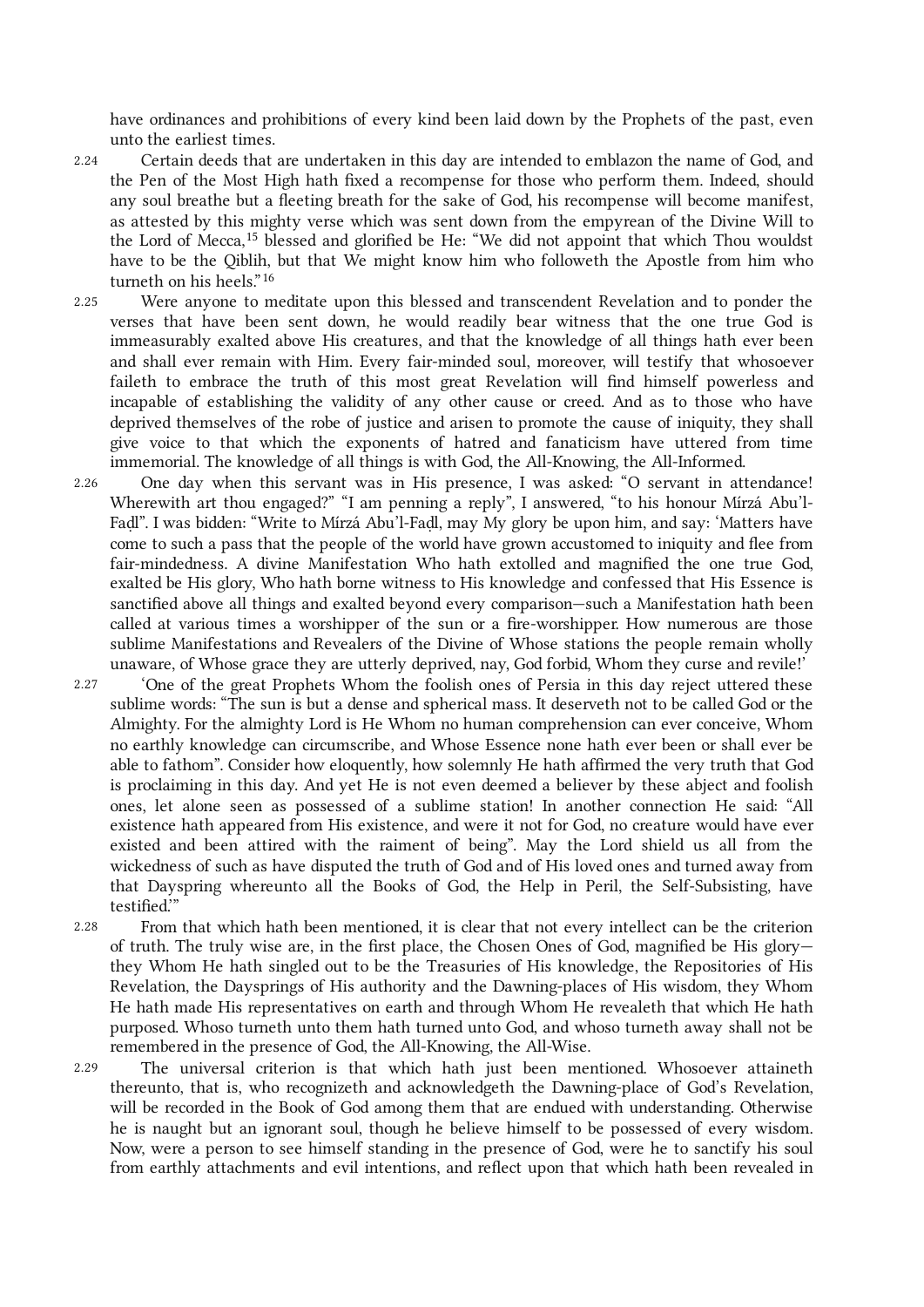this most great Revelation from its inception to this day, he would readily testify that every detached soul, every perfect mind, sanctified being, attentive ear, penetrating eye, eloquent tongue, and joyous and radiant heart circleth round and boweth down, nay prostrateth itself in submission, before the mighty throne of God.

2.30

Another of his questions is this: "Among the Manifestations of the past one hath, in His time, allowed the eating of beef while another hath forbidden it; one hath permitted the eating of pork whereas another hath proscribed it. Thus do their ordinances differ. I entreat the True One, exalted be His name, to graciously specify the appropriate religious prohibitions."

- A direct reply and detailed explanation of this matter would have overstepped the bounds of wisdom, inasmuch as people of diverse faiths associate with the distinguished Ṣáḥib and a direct reply would have contravened the laws of Islam. The answer was therefore sent down from the heaven of the Divine Will in an implicit manner. Indeed the statement in the first passage where He saith: "The All-Knowing Physician hath His finger on the pulse of mankind" was, and remaineth, the answer to his question. He further saith: "Be anxiously concerned with the needs of the age ye live in, and centre your deliberations on its exigencies and requirements." That is, fix your gaze upon the commandments of God, for whatsoever He should ordain in this day and pronounce as lawful is indeed lawful and representeth the very truth. It is incumbent upon all to turn their gaze towards the Cause of God and to observe that which hath dawned above the horizon of His Will, since it is through the potency of His name that the banner of "He doeth what He willeth" hath been unfurled and the standard of "He ordaineth what He pleaseth" hath been raised aloft. For instance, were He to pronounce water itself to be unlawful, it would indeed become unlawful, and the converse holdeth equally true. For upon no thing hath it been inscribed "this is lawful" or "this is unlawful"; nay rather, whatsoever hath been or will be revealed is by virtue of the Word of God, exalted be His glory. 2.31
- <span id="page-10-0"></span>These matters are sufficiently clear and require no further elaboration. Even so, certain groups believe that all the ordinances current amongst them are unalterable, that they have ever been valid, and that they will forever remain so. Consider a further passage, glorified and exalted be He: "These words are being uttered in due measure, that the newly born may thrive and the tender shoot flourish. Milk must be given in suitable proportion, that the children of the world may attain to the station of maturity and abide in the court of oneness."<sup>[17](#page-21-17)</sup> For instance, some believe that wine hath ever been and shall remain forbidden. Now, were one to inform them that it might one day be made lawful, they would arise in protest and opposition. In truth, the people of the world have yet not grasped the meaning of "He doeth whatsoever He willeth", nor have they comprehended the significance of Supreme Infallibility. The suckling child must be nourished with milk. If it be given meat it will assuredly perish, and this would be naught but sheer injustice and unwisdom. Blessed are they that understand. Supreme Infallibility, as I once heard from His blessed lips, is reserved exclusively to the Manifestations of the Cause of God and the Exponents of His Revelation. This matter is mentioned but briefly, for time is short and as scarce as the legendary phoenix. 2.32
- Yet another question: "According to the teachings of the Mahábád and Hindu religions, should a person of whatever faith or nation, of whatever colour, appearance, character or condition, be disposed to associate with you, ye should show forth kindness and treat him as a brother. But in other religions this is not so: their followers ill-treat and oppress the adherents of other faiths, consider their persecution as an act of worship, and regard their kindred and their possessions as lawful unto themselves. Which approach is acceptable in the sight of God?" 2.33
- The former statement hath ever been and will continue to be true. It is not permissible to contend with anyone, nor is it acceptable in the sight of God to ill-treat or oppress any soul. Time and again have these sublime words streamed from the Pen of the Most High, blessed and exalted be He: "O ye children of men! The fundamental purpose animating the Faith of God and His Religion is to safeguard the interests and promote the unity of the human race, and to foster the spirit of love and fellowship amongst men. Suffer it not to become a source of dissension and discord, of hate and enmity". This subject hath already been set forth and explained in various Tablets. 2.34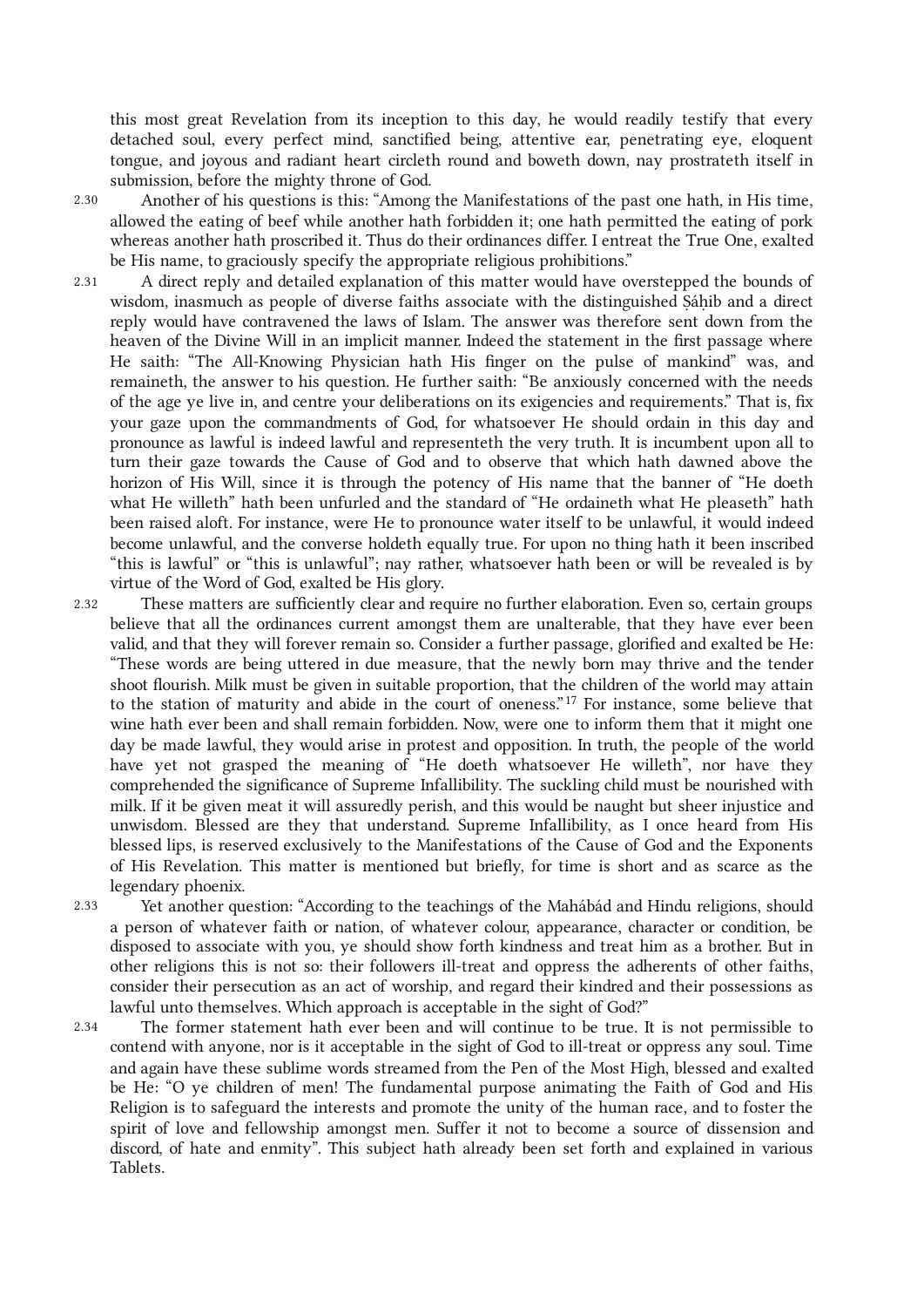- It behoveth him who expoundeth the Word of God to deliver it with the utmost good-will, kindness, and compassion. As to him that embraceth the truth and is honoured with recognizing Him, his name shall be recorded in the Crimson Book among the inmates of the all-highest Paradise. Should a soul fail, however, to accept the truth, it is in no wise permissible to contend with him. In another connection He saith: "Blessed and happy is he that ariseth to promote the best interests of the peoples and kindreds of the earth." Likewise He saith: "The people of Bahá should soar high above the peoples of the world." In matters of religion every form of fanaticism, hatred, dissension and strife is strictly forbidden. 2.35
- <span id="page-11-0"></span>In this day a Luminary hath dawned above the horizon of divine providence, upon whose brow the Pen of Glory hath inscribed these exalted words: "We have called you into being to show forth love and fidelity, not animosity and hatred". Likewise, on another occasion, He—exalted and glorified be His name—hath revealed the following words in the Persian tongue, words through which the hearts of the well-favoured and the sincere amongst His servants are consumed, the manifold pursuits of men are harmonized, and mankind is illumined by the light of divine unity and enabled to turn towards the Dayspring of divine knowledge: "The incomparable Friend saith: The path to freedom hath been outstretched; hasten ye thereunto. The wellspring of wisdom is overflowing; quaff ye therefrom. Say: O well-beloved ones! The tabernacle of unity hath been raised; regard ye not one another as strangers. Ye are the fruits of one tree, and the leaves of one branch." [18](#page-21-18) 2.36
- Justice, which consisteth in rendering each his due, dependeth upon and is conditioned by two words: reward and punishment. From the standpoint of justice, every soul should receive the reward of his actions, inasmuch as the peace and prosperity of the world depend thereon, even as He saith, exalted be His glory: "The structure of world stability and order hath been reared upon, and will continue to be sustained by, the twin pillars of reward and punishment". In brief, every circumstance requireth a different utterance and every occasion calleth for a different course of action. Blessed are they that have arisen to serve God, who speak forth wholly for His sake, and who return unto Him. 2.37
- Another of his questions: "Hindus and Zoroastrians do not admit or welcome outsiders who wish to join their ranks. Christians welcome those who decide of their own accord to embrace their religion, but make no effort and exert no pressure to this end. Muslims and Jews, however, insist upon it, enjoin it upon others, and, should anyone refuse, grow hostile and regard it as lawful to seize his kindred and possessions. Which approach is acceptable in the sight of God?" 2.38
- The children of men are all brothers, and the prerequisites of brotherhood are manifold. Among them is that one should wish for one's brother that which one wisheth for oneself. Therefore, it behoveth him who is the recipient of an inward or outward gift or who partaketh of the bread of heaven to inform and invite his friends with the utmost love and kindness. If they respond favourably, his object is attained; otherwise he should leave them to themselves without contending with them or uttering a word that would cause the least sadness. This is the undoubted truth, and aught else is unworthy and unbecoming. 2.39
- The distinguished Ṣáḥib, may God graciously aid him, hath written that the Hindus and Zoroastrians do not permit or welcome outsiders who wish to join their ranks. This runneth counter to the purpose underlying the advent of the Messengers of God and to that which hath been revealed in their Books. For those Who have appeared at God's behest have been entrusted with the guidance and education of all people. How could they debar a seeker from the object of his quest, or forbid a wayfarer from the desire of his heart? The fire-temples of the world stand as eloquent testimony to this truth. In their time they summoned, with burning zeal, all the inhabitants of the earth to Him Who is the Spirit of purity. 2.40
- He hath moreover written that Christians welcome those who decide of their own accord to embrace their religion, but make no effort and exert no pressure to this end. This, however, is a misconception. For the Christians have exerted and continue to exert the utmost effort in teaching their faith. Their church organizations have an expenditure of about thirty million. Their missionaries have scattered far and wide throughout the globe and are assiduously engaged in teaching Christianity. Thus have they compassed the world. How numerous the schools and 2.41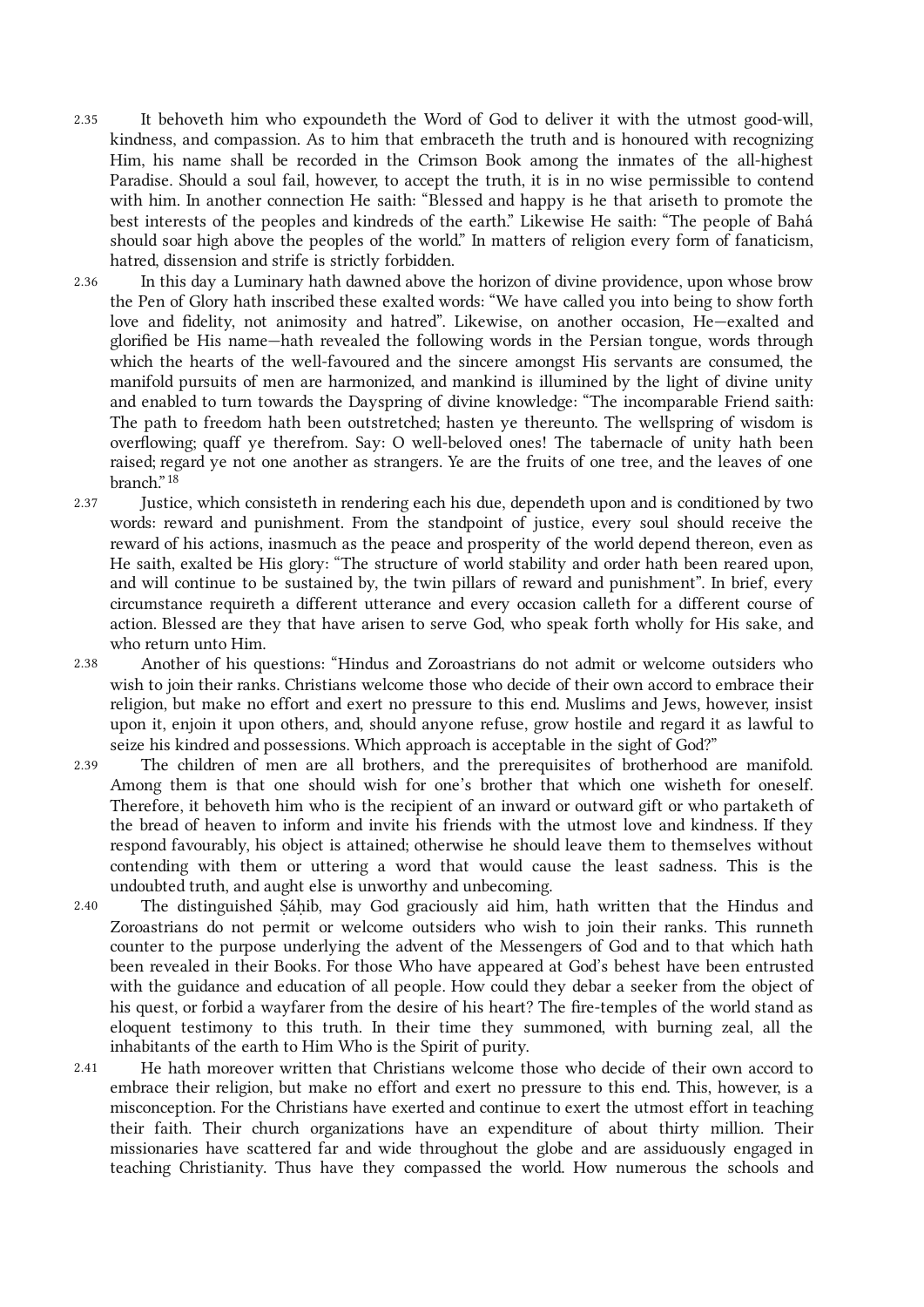churches they have founded to instruct children, yet their unavowed aim is that these children, as they acquire an education, may also become acquainted in their early years with the Gospel of Jesus Christ, and that the unsullied mirrors of their hearts may thus reflect that which their teachers have purposed. Indeed the followers of no other religion are as intent upon the propagation of their faith as the Christians.

In brief, what is right and true in this day and acceptable before His Throne is that which was mentioned at the outset. All men have been called into being for the betterment of the world. It behoveth every soul to arise and serve his brethren for the sake of God. Should a brother of his embrace the truth, he should rejoice that the latter hath attained unto everlasting favour. Otherwise he should implore God to guide him without manifesting the least trace of animosity or ill-feeling towards him. The reins of command are in the grasp of God. He doeth what He willeth and ordaineth as He pleaseth. He, verily, is the Almighty, the All-Praised. 2.42

- We beseech the one true God, magnified be His glory, to enable us to recognize Him Whose unerring wisdom pervadeth all things and that we may acknowledge His truth. For once one hath recognized Him and borne witness to His Reality, one will no longer be troubled by the idle fancies and vain imaginings of men. The divine Physician hath the pulse of mankind within His almighty grasp. At one time He may well deem fit to sever certain infected limbs, that the disease may not spread to other parts of the body. This would be the very essence of mercy and compassion, and to none is given the right to object, for He is indeed the All-Knowing, the All-Seeing. 2.43
- Another of his questions: "In the Mahábád and Zoroastrian religions it is said: 'Our faith and religion is superior to every other. The other Prophets and the religions they have instituted are true, but they occupy different stations before God, even as, in the court of a king, there is a gradation of ranks from the prime minister to the common soldier. Whosoever wisheth, let him keep the precepts of his religion.' Nor do they impose upon any soul. The Hindus claim that whosoever partaketh of meat, for whatever reason or under whatever circumstances, shall never catch a glimpse of Paradise. The followers of Muḥammad, Jesus and Moses maintain that a similar fate awaiteth those who fail to bear allegiance to their religions. Which belief is favoured by God, glorified be His mention?" 2.44
- Regarding their statement that "our faith and religion is superior to every other", by this is meant such Prophets as have appeared before them. Viewed from one perspective these holy Souls are one: the first among them is the same as the last, and the last is the same as the first. All have proceeded from God, unto Him have they summoned all men, and unto Him have they returned. This theme hath been set forth in the Book of Certitude, which is indeed the cynosure of all books, and which streamed from the Pen of Glory in the early years of this Most Great Revelation. Blessed is he that hath beheld it and pondered its contents for the love of God, the Lord of creation. 2.45
- Concerning the remark attributed to the Hindus that whosoever partaketh of meat shall never catch a glimpse of Paradise, this runneth counter to their other assertion that all the Prophets are true. For if their truth be established, then it is absurd to claim that their followers will not ascend unto Paradise. One fain would ask what they intend by Paradise and what they have grasped thereof. In this day whosoever attaineth the good pleasure of the one true God, magnified be His glory, shall be remembered and accounted among the inmates of the all-highest Heaven and the most exalted Paradise, and shall partake of its benefits in all the worlds of God. By Him Who is the Desire of all men! The pen is powerless to portray this station or to expound this theme. How great the blessedness of him who hath attained unto the good-pleasure of God, and woe betide the heedless! Once the validity of a divinely appointed Prophet hath been established, to none is given the right to ask why or wherefore. Rather is it incumbent upon all to accept and obey whatsoever He saith. This is that which God hath decreed in all His Books, Scriptures and Tablets. 2.46
- A further question that he hath asked: "The Hindus assert that God fashioned the Intellect in the form of a man named Brahma, Who came into this world and was the cause of its progress and development, and that all Hindus are His descendants. The followers of Zoroaster say: 'God, through the agency of the Primal Intellect, created a man whose name is Mahábád and who is our ancestor.' They believe the modes of creation to be six in number. Two were mentioned above; the  $2.47$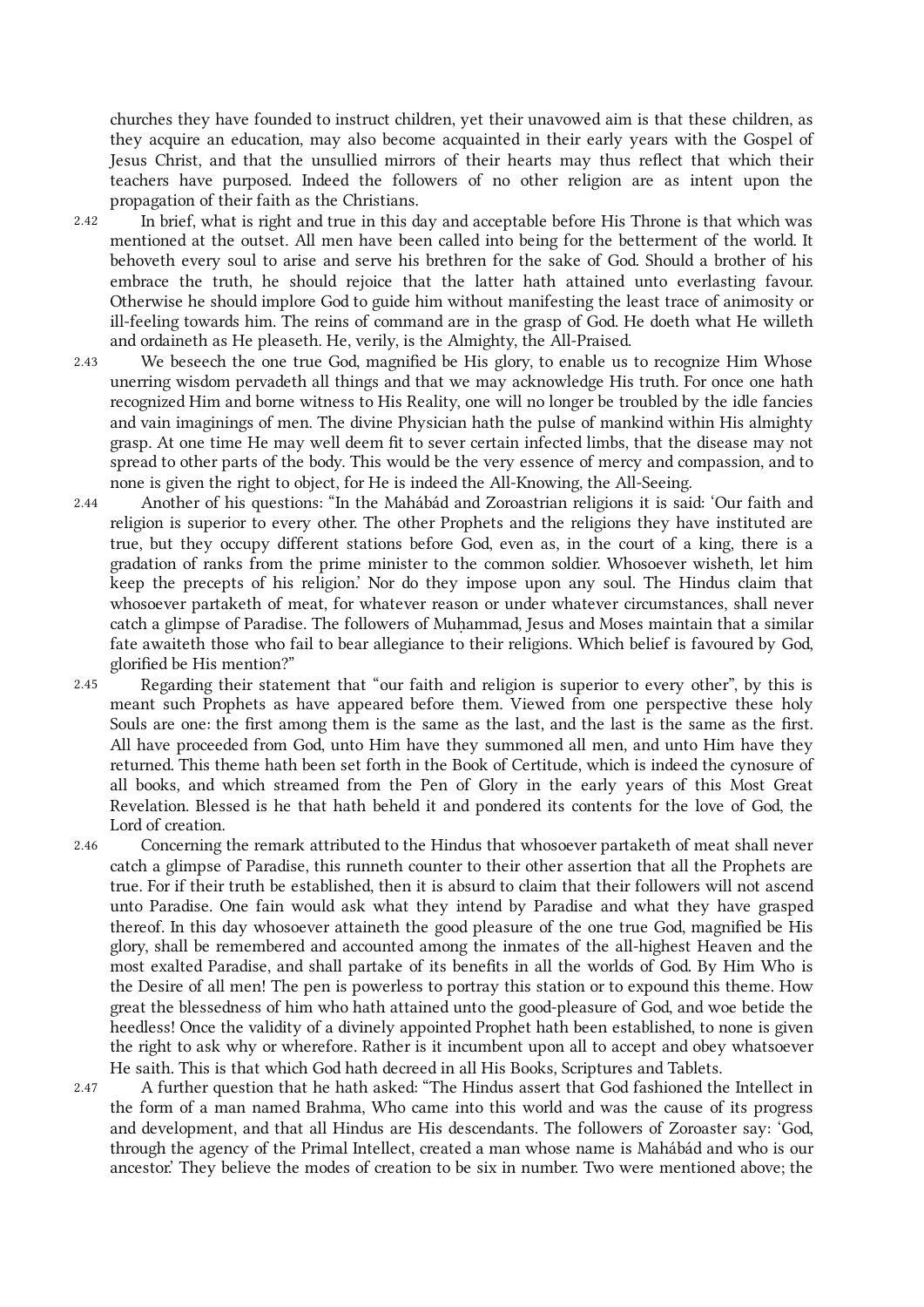others are creation from water, earth, fire, and from bears and monkeys. The Hindus and Zoroastrians both say that they are begotten of the Intellect, and thus do not admit others into their folds. Are these assertions true or not? That wise Master is requested to indicate that which he deemeth appropriate."

The entire creation hath been called into being through the Will of God, magnified be His glory, and peerless Adam hath been fashioned through the agency of His all-compelling Word, a Word which is the source, the wellspring, the repository, and the dawning-place of the intellect. From it all creation hath proceeded, and it is the channel of God's primal grace. None can grasp the reality of the origin of creation save God, exalted be His glory, Whose knowledge embraceth all things both before and after they come into being. Creation hath neither beginning nor end, and none hath ever unravelled its mystery. Its knowledge hath ever been, and shall remain, hidden and preserved with those Who are the Repositories of divine knowledge. 2.48

- The world of existence is contingent, inasmuch as it is preceded by a cause, while essential preexistence hath ever been, and shall remain, confined to God, magnified be His glory. This statement is being made lest one be inclined to conclude from the earlier assertion, namely that creation hath no beginning and no end, that it is preexistent. True and essential preexistence is exclusively reserved to God, while the preexistence of the world is secondary and relative. All that hath been inferred about firstness, lastness and such hath in truth been derived from the sayings of the Prophets, Apostles, and Chosen Ones of God. 2.49
- <span id="page-13-0"></span>As to the "realm of subtle entities"<sup>[19](#page-21-19)</sup> which is often referred to, it pertaineth to the Revelation of the Prophets, and aught else is mere superstition and idle fancy. At the time of the Revelation all men are equal in rank. By reason, however, of their acceptance or rejection, rise or fall, motion or stillness, recognition or denial, they come to differ thereafter. For instance, the one true God, magnified be His glory, speaking through the intermediary of His Manifestation, doth ask: "Am I not your Lord?" Every soul that answereth "Yea, verily!" is accounted among the most distinguished of all men in the sight of God. Our meaning is that ere the Word of God is delivered, all men are deemed equal in rank and their station is one and the same. It is only thereafter that differences appear, as thou hast no doubt observed. 2.50
- <span id="page-13-1"></span>It is clearly established from that which hath been mentioned that none may ever justifiably claim: "We are begotten of the Intellect, while all others stem from another origin." The truth that shineth bright and resplendent as the sun is this, that all have been created through the operation of the Divine Will and have proceeded from the same source, that all are from Him and that unto Him they shall all return. This is the meaning of that blessed verse in the Qur'án which hath issued from the Pen of the All-Merciful: "Verily, we are God's, and to Him shall we return". $^{20}$  $^{20}$  $^{20}$ 2.51
- As is clear and evident to thee, the answer to all of the questions mentioned above was embodied in but one of the passages revealed by the Pen of the Most High. Blessed are they who, freed from worldly matters and sanctified from idle fancies and vain imaginings, traverse the meads of divine knowledge and discern in all things the tokens of His glory. 2.52
- <span id="page-13-2"></span>Numerous passages have been revealed in the name of his honour the Sáhib. Were he to appreciate their value and avail himself of their fruits, he would experience such joy that all the sorrows of the world would be powerless to afflict him. God grant that he may be enabled to sincerely voice, and to act in accordance with, the following words: "Say: It is God; then leave them to entertain themselves with their cavilings."<sup>[21](#page-21-21)</sup> May he endeavour to guide those deprived souls who remain secluded in darkness and obscurity towards the light of the Sun. May he seize, through the potency of the Most Great Name, the banner that speaketh of naught save His Revelation and march at the forefront of the people of the former religions, that perchance the darkness of the world may be dispelled and the effulgent rays of the Sun of Truth may shine upon all mankind. This, in truth, is the most perfect bounty and the highest calling. Should man fail to attain unto this sublime station, where then can he find comfort and joy? What will sustain and animate him? With whom will he commune at the hour of repose, and whose name will he invoke when he riseth from slumber? Again: "Verily, we are God's, and to Him shall we return." 2.53
- His last question. "Most of the Tablets that we have seen are in Arabic. However, since the Beloved in this age is of Persian descent, the Arabic tongue should be abandoned and discarded. For 2.54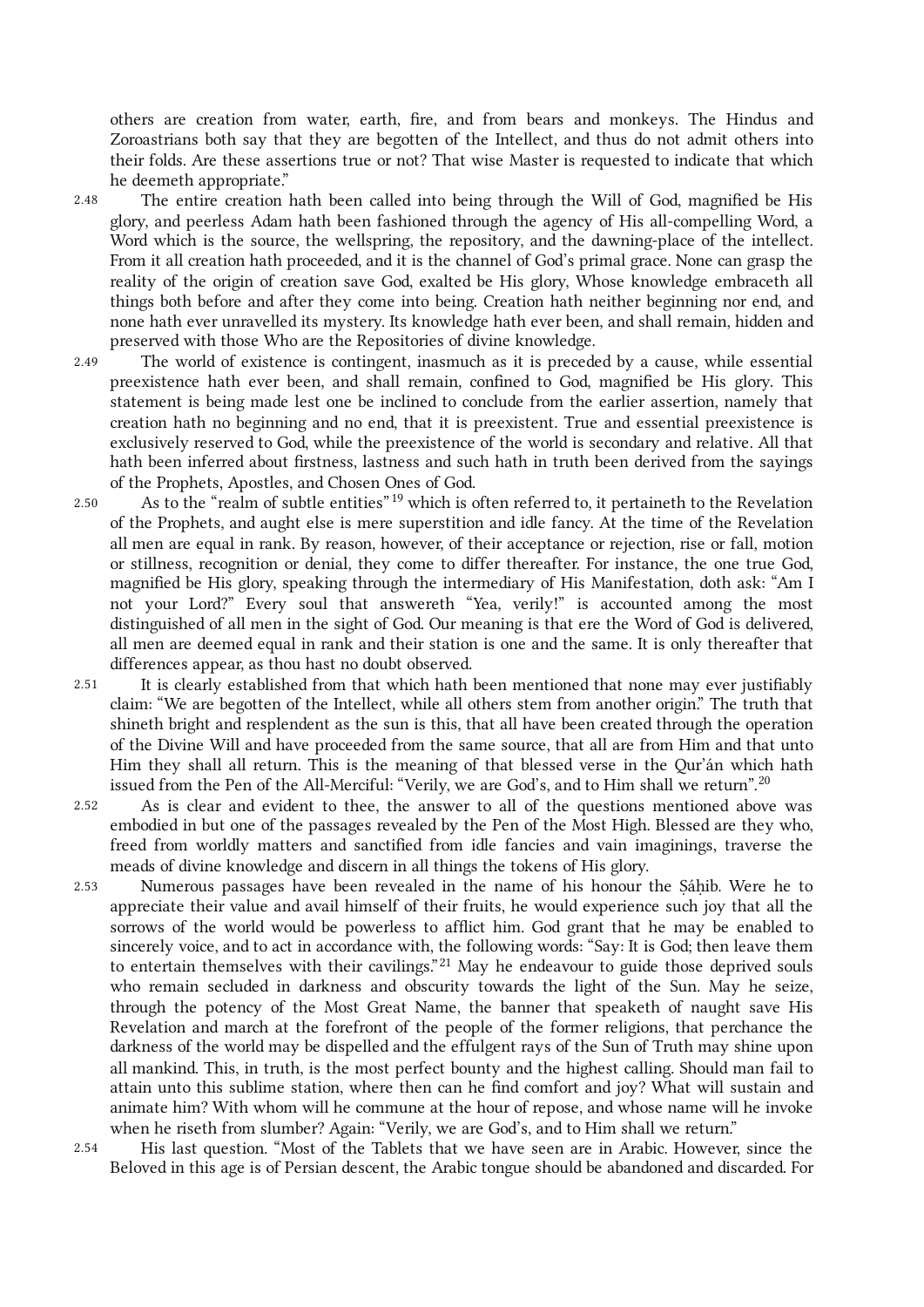to this day the Arabs themselves have not understood the meaning of the Qur'án, whereas the Persian language is highly prized, lauded and admired among the dwellers of the inhabited quarter of the globe. And just as the Persian of the present day is superior to Arabic, so too is Old Persian, which is greatly favoured by the people of India and others. It would therefore be preferable if the words of God, magnified be His mention, were hereafter mainly delivered in pure Persian, since it attracteth the hearts to a greater degree. It is moreover requested that the reply to these questions be graciously written in pure Persian."

- The Persian tongue is in truth exceedingly sweet and pleasing, and ever since this request was submitted in His most blessed and exalted court, numerous Tablets have been revealed in that language. As to the statement concerning the Qur'án implying that its outward meaning hath not been understood, in reality it hath been interpreted in numerous ways and translated into countless languages. That which men have been unable to grasp are its hidden mysteries and inner meanings. And all that they have said or will say is limited in scope and should be seen as commensurate with their rank and station. For none can fathom its true meaning save God, the One, the Incomparable, the All-Knowing. 2.55
- In this day He Who is the Lord, the Ruler, the Fashioner, and the Refuge of the world hath appeared. Let every ear be eager to hearken unto that which will be revealed from the kingdom of His will; let every eye be expectant to gaze upon that which will shine forth from the Daystar of knowledge and wisdom. By Him Who is the Desire of the world! This is the day for eyes to see and for ears to hear, for hearts to perceive and for tongues to speak forth. Blessed are they that have attained thereunto; blessed are they that have sought after and recognized it! This is the day whereon every man may accede unto everlasting honour, for whatsoever hath streamed forth from the Pen of Glory in regard to any soul is adorned with the ornament of immortality. Again, blessed are they that have attained thereunto! 2.56
- The distinguished Ṣáḥib hath written: "Since the Beloved in this age is of Persian descent, the Arabic tongue should be abandoned and discarded." In this connection these sublime words issued from the Pen of the Most High, magnified and exalted be His glory: "Both Arabic and Persian are laudable. That which is desired of a language is that it convey the intent of the speaker, and either language can serve this purpose. And since in this day the Orb of knowledge hath risen in the firmament of Persia, this tongue deserveth every praise." 2.57
- The light of truth is indeed shining resplendent above the horizon of divine utterance, and hence no further elaboration is required from this evanescent soul or from others like unto him. Although there can be no question or doubt as to the sweetness of the Persian tongue, yet it hath not the scope of the Arabic. There are many things which have not been expressed in Persian, that is to say, words referring to such things have not been devised, whilst in Arabic there are several words describing the same thing. Indeed there existeth no language in the world as vast and comprehensive as Arabic. This statement is prompted by truth and fairness; otherwise it is clear that in this day the world is being illumined by the splendours of that Sun which hath dawned above the horizon of Persia, and that the merits of this sweet language can scarcely be overestimated. 2.58
- All the questions of his honour the Sáhib have herewith been mentioned and duly answered. If it be deemed appropriate and advisable, there would be no harm in his perusing these answers himself, and likewise they may be read by the beloved friends in that land, such as Jináb-i-'Alí-Akbar, upon him be the glory of God, the Supreme Ordainer, and Jináb-i-Áqá Mírzá Asadu'lláh, upon him be the Glory of Glories.  $2.59$
- This servant beseecheth the one True God—exalted be His glory—to graciously adorn the world of humanity with justice and fair-mindedness, although in truth the latter is but one of the expressions of the former. Verily, justice is a lamp that guideth man aright amidst the darkness of the world and shieldeth him from every danger. It is indeed a shining lamp. God grant that the rulers of the earth may be illumined by its light. This servant further imploreth God to graciously aid all men to do His will and pleasure. He, in truth, is the Lord of this world and of the world to come. No God is there but Him, the Almighty, the Most-Powerful. 2.60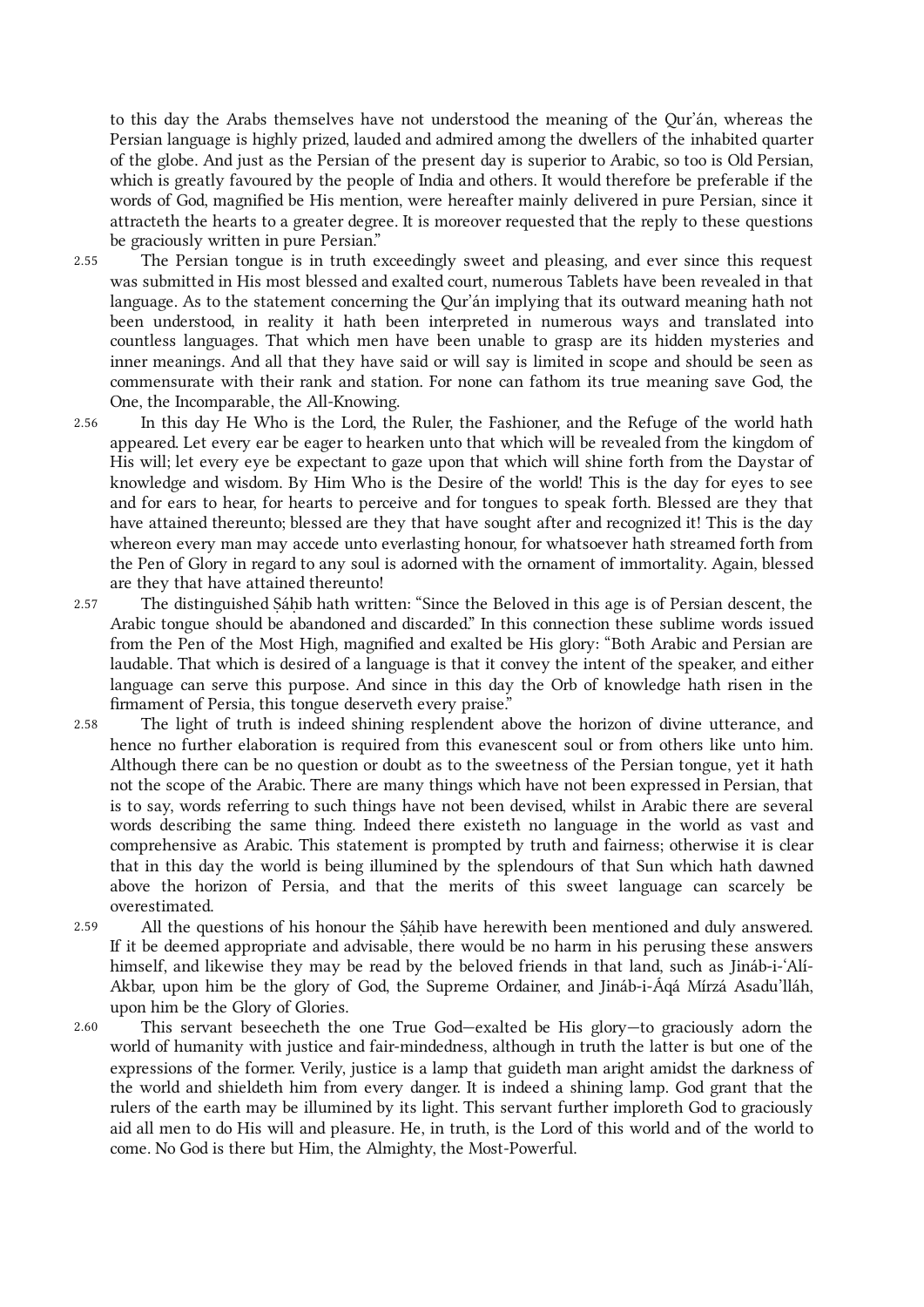# <span id="page-15-0"></span>Tablet of the Seven Questions (Lawḥ-i-Haft Pursish)

### IN THE NAME OF THE LORD OF UTTERANCE, THE ALL-WISE

- ALL praise be to the sanctified Lord Who hath illumined the world through the splendours of the 3.1 Daystar of His grace. From the letter "B" He hath made the Most Great Ocean to appear, and from the letter "H" He hath caused His inmost Essence to be made manifest. He is that Almighty One Whose purpose the might of men can never hope to frustrate and the flow of Whose utterance the hosts of kings are powerless to halt.
- Thy letter was received, and We perused it and heard thy call. Within it were enshrined the precious pearls of love and the hidden mysteries of affection. We beseech the peerless Lord to enable thee to assist His Cause and to lead those who are sore athirst in the wilderness of ignorance to the water of life. His might, in truth, is equal to all things. That which thou didst ask of the Ocean of Knowledge and the Orb of Insight hath met with His acceptance. 3.2
- The first question: "In what tongue and towards what direction doth it behove us to worship the one true God?" 3.3
- The beginning of all utterance is the worship of God, and this followeth upon His recognition. Sanctified must be the eye if it is to truly recognize Him, and sanctified must be the tongue if it is to befittingly utter His praise. In this day the faces of the people of insight and understanding are turned in His direction; nay every direction inclineth itself towards Him. O lion-hearted one! We beseech God that thou mayest become a champion in this arena, arise with heavenly power and say: "O high priests! Ears have been given you that they may hearken unto the mystery of Him Who is the Self-Dependent, and eyes that they may behold Him. Wherefore flee ye? The Incomparable Friend is manifest. He speaketh that wherein lieth salvation. Were ye, O high priests, to discover the perfume of the rose garden of understanding, ye would seek none other but Him, and would recognize, in His new vesture, the All-Wise and Peerless One, and would turn your eyes from the world and all who seek it, and would arise to help Him." 3.4
- The second question concerneth faith and religion. The Faith of God hath in this day been made manifest. He Who is the Lord of the world is come and hath shown the way. His faith is the faith of benevolence and His religion is the religion of forbearance. This faith bestoweth eternal life and this religion enableth mankind to dispense with all else. It verily embraceth all faiths and all religions. Take hold thereof and guard it well. 3.5
- The third question: "In what manner shall we deal with the people of this age, who have each chosen to follow a different religion and who each regard their own faith and religion as excelling and surpassing all the others, that we may be shielded from the onslaught of their words and deeds?" 3.6
- O lion-hearted one amongst men! Regard the afflictions endured in the path of God as comfort itself. Every affliction suffered for His sake is a potent remedy, every bitterness is naught but sweetness and every abasement an exaltation. Were men to apprehend and acknowledge this truth, they would readily lay down their lives for such affliction. For it is the key to inestimable treasures, and no matter how outwardly abhorrent, it hath ever been and will continue to be inwardly prized. We accept and affirm what thou hast said, for the people of the world are indeed bereft of the light of the Orb of justice and regard it as their enemy. 3.7
- If thou desirest to be freed from affliction, recite thou this prayer which hath been revealed by the Pen of the All-Merciful: "O God, my God! I testify to Thy unity and to Thy oneness. I beseech Thee, O Thou Possessor of names and Fashioner of the heavens, by the pervasive influence of Thine exalted Word and the potency of Thy supreme Pen, to aid me with the ensigns of Thy power and might, and to protect me from the mischief of Thine enemies who have violated Thy Covenant and Thy Testament. Thou art, verily, the Almighty, the Most Powerful." This invocation 3.8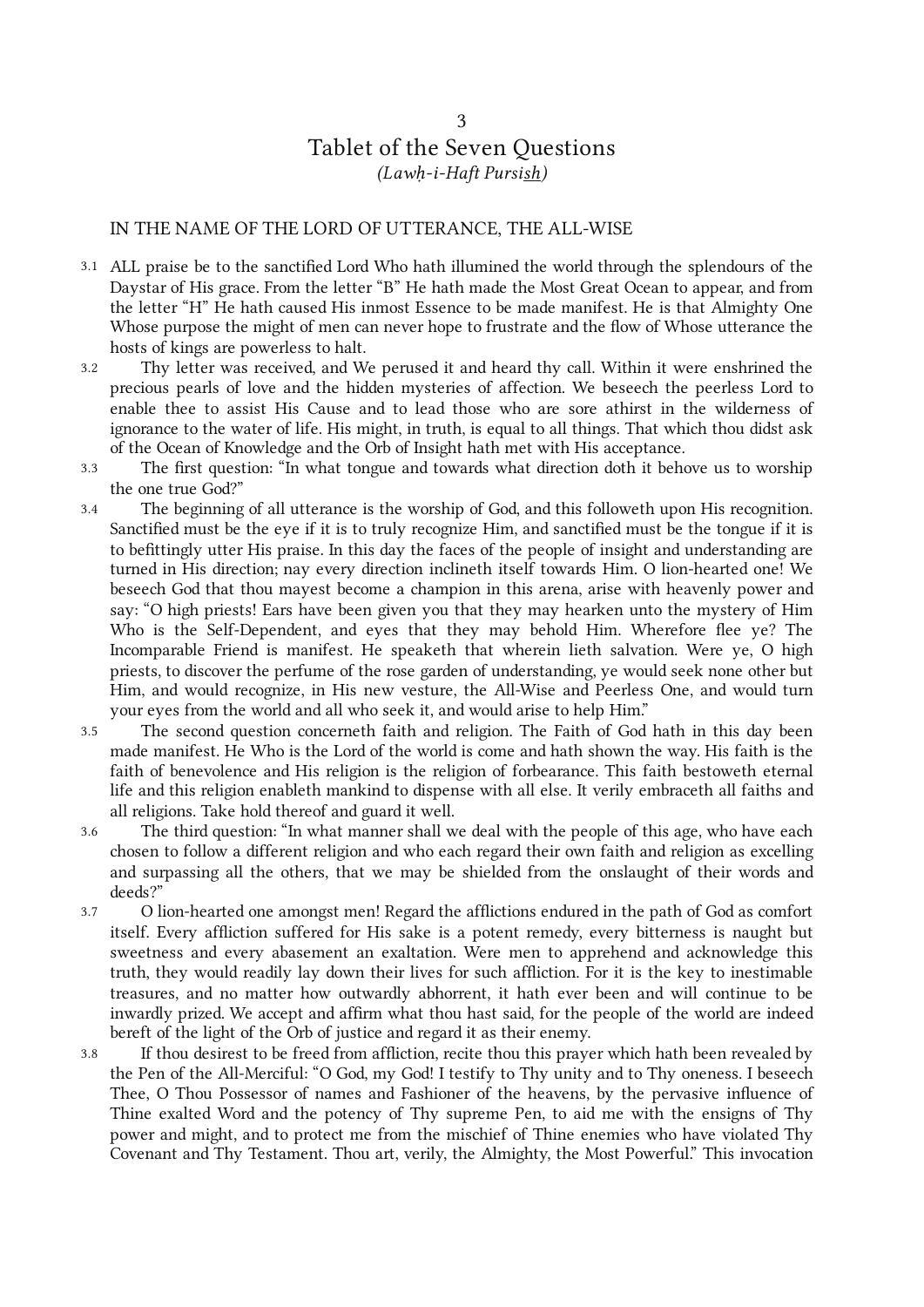is an impregnable stronghold and an indomitable army. It conferreth protection and ensureth deliverance.

The fourth question: "Our Books have announced that Shah Bahram will come, invested with manifold signs, to guide the people aright…." 3.9

- O friend! Whatsoever hath been announced in the Books hath been revealed and made clear. From every direction the signs have been manifested. The Omnipotent One is calling, in this day, and announcing the appearance of the Supreme Heaven. The world hath been illumined with the splendours of His revelation, yet how few are the eyes that can behold it! Beseech the peerless and incomparable Lord to bestow a penetrating insight upon His servants, for insight leadeth to true knowledge and is conducive to salvation. Indeed, the attainments of man's understanding are dependent upon his keenness of sight. Were the children of men to gaze with the eye of understanding, they would see the world illumined with a new light in this day. Say: The Daystar of knowledge is manifest and the Luminary of insight hath appeared. Fortunate indeed is the one who hath attained, who hath witnessed, and who hath recognized. 3.10
- The fifth question concerneth the Bridge of Ṣiráṭ, Paradise, and Hell. The Prophets of God have come in truth and have spoken the truth. Whatsoever the Messenger of God hath announced hath been and will be made manifest. The world is established upon the foundations of reward and punishment. Knowledge and understanding have ever affirmed and will continue to affirm the reality of Paradise and Hell, for reward and punishment require their existence. Paradise signifieth first and foremost the good-pleasure of God. Whosoever attaineth His good-pleasure is reckoned and recorded among the inhabitants of the most exalted paradise and will attain, after the ascension of his soul, that which pen and ink are powerless to describe. For them that are endued with insight and have fixed their gaze upon the Most Sublime Vision, the Bridge, the Balance, Paradise, Hellfire, and all that hath been mentioned and recorded in the Sacred Scriptures are clear and manifest. At the time of the appearance and manifestation of the rays of the Daystar of Truth, all occupy the same station. God then proclaimeth that which He willeth, and whoso heareth His call and acknowledgeth His truth is accounted among the inhabitants of Paradise. Such a soul hath traversed the Bridge, the Balance, and all that hath been recorded regarding the Day of Resurrection, and hath reached his destination. The Day of God's Revelation is the Day of the most great Resurrection. We cherish the hope that, quaffing from the choice wine of divine inspiration and the pure waters of heavenly grace, thou mayest attain the station of discovery and witnessing, and behold, both outwardly and inwardly, all that which thou hast mentioned. 3.11
- The sixth question: "After relinquishing the body, that is to say, after the soul hath been separated from the body, it hasteneth to the abode hereafter.…" 3.12
- In reference to this theme there appeared some time past from the Pen of divine knowledge that which sufficeth the men of insight and imparteth the greatest joy to the people of understanding. Verily, We say: The soul is gladdened by goodly deeds and profiteth from the contributions made in the path of God. 3.13
- The seventh question regardeth the name, lineage, and ancestry of the Holy One. Abu'l-Faḍli-Gulpáygání, upon him be My glory, hath written in this regard, based on the Sacred Scriptures, that which bestoweth knowledge and increaseth understanding. 3.14
- The Faith of God is endowed with penetrating might and power. Erelong that which hath flowed from Our tongue will outwardly come to pass. We beseech God to bestow upon thee the strength to assist Him. He, verily, is the All-Knowing, the All-Powerful. Wert thou to obtain and peruse the Súriy-i-Ra'ís and the Súriy-i-Mulúk, thou wouldst find thyself able to dispense with thy questions and wouldst arise to serve the Cause of God in such wise that the oppression of the world and the onslaught of its peoples would fail to deter thee from aiding Him Who is the ancient and sovereign Lord of all. 3.15
- We implore God to confirm thee in that which will exalt and immortalize thy name. Make thou an effort, that haply thou mayest obtain the aforementioned Tablets and acquire therefrom a share of the pearls of wisdom and utterance that have issued from the treasury of the Pen of the All-Merciful. The glory of God rest upon thee, upon every steadfast and unwavering heart and upon every constant and faithful soul. 3.16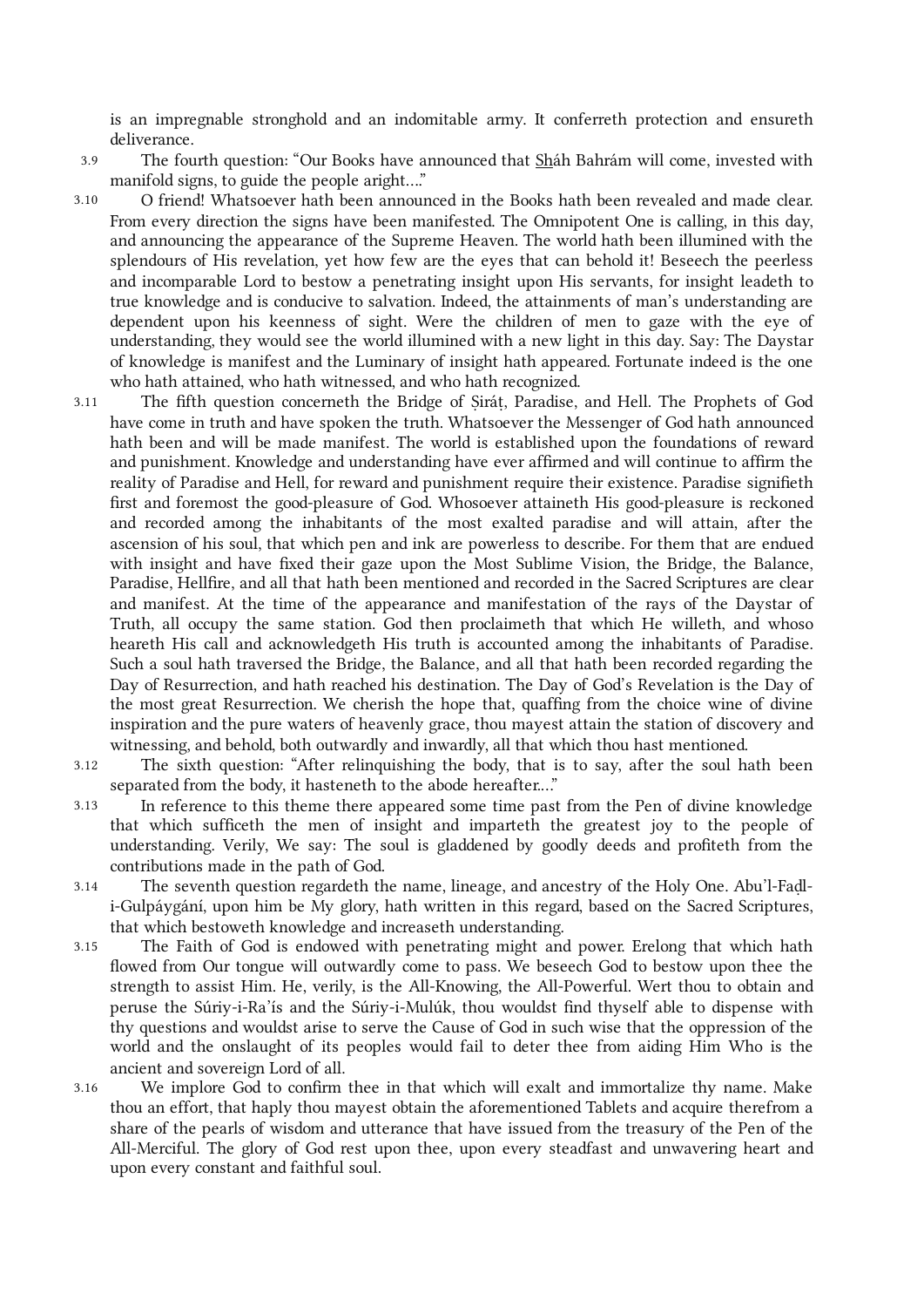# <span id="page-17-0"></span>Two Other Tablets

### $-4-$

### THE BEGINNING OF ALL UTTERANCE IS THE PRAISE OF GOD

- O SERVANTS! The springs of divine bestowal are streaming forth. Quaff ye therefrom, that by the 4.1 aid of the incomparable Friend ye may be sanctified from this darksome world of dust and enter His abode. Renounce the world and direct your steps toward the city of the Beloved.
- O servants! The fire that consumeth all veils hath been kindled by My hand; quench it not with the waters of ignorance. The heavens are the token of My greatness; look upon them with a pure eye. The stars bear witness to My truth; bear ye likewise witness thereto. 4.2
- O servants! Eyes are needed if one is to see, and ears, if one is to hear. Whoso in this blessed Day hath not heard the divine call hath indeed no ear. By this is not meant that bodily ear that is perceived by the eye. Open your inner eye, that ye may behold the celestial Fire, and listen with the ear of inner understanding, that ye may hear the delightsome words of the Beloved. 4.3
- O servants! If your heart acheth for the Beloved, lo, the remedy is come! If ye have eyes to see, behold, the shining countenance of the Friend hath appeared! Kindle ye the fire of knowledge and flee from the ignorant. Such are the words of the Lord of the world. 4.4
- O servants! Lifeless is the body that is bereft of a soul, and withered the heart that is devoid of the remembrance of its Lord. Commune with the remembrance of the Friend and shun the enemy. Your enemy is such things as ye have acquired of your own inclination, to which ye have firmly clung, and whereby ye have sullied your souls. The soul hath been created for the remembrance of the Friend; safeguard its purity. The tongue hath been created to bear witness to God; pollute it not with the mention of the wayward. 4.5
- O servants! Verily I say, he is to be accounted as truthful who hath beheld the straight Path. That Path is one, and God hath chosen and prepared it. It shineth as resplendent amongst all paths as the sun amongst the stars. Whosoever hath not attained it hath failed to apprehend the truth and hath gone astray. Such are the counsels of the incomparable, the peerless Lord. 4.6
- O servants! This nether world is the abode of demons: Guard yourselves from approaching them. By demons is meant those wayward souls who, with the burden of their evil deeds, slumber in the chambers of oblivion. Their sleep is preferable to their wakefulness, and their death is better than their life. 4.7
- O servants! Not every mortal frame hath a spirit or is imbued with life. In this day he is endowed with spirit who with all his heart seeketh the abode of the Beloved. The end of all beginnings is to be found in this Day: Turn ye not a blind eye unto it. The matchless Friend is nigh: Stray not far from Him. 4.8
- O servants! Ye are even as saplings in a garden, which are near to perishing for want of water. Wherefore, revive your souls with the heavenly water that is raining down from the clouds of divine bounty. Words must be followed by deeds. Whoso accepteth the words of the Friend is in truth a man of deeds; otherwise a dead carcass is verily of greater worth. 4.9
- O servants! Pleasant is the utterance of the Friend: Where is the soul who will taste its sweetness, and where is the ear that will hearken unto it? Well is it with him who, in this day, communeth with the Friend and in His path renounceth and forsaketh all save Him, that he may behold a new world and gain admittance to the everlasting paradise. 4.10
- The Lord of the world saith: O servants! Forsake your own desires and seek that which I have desired for you. Walk ye not without one to guide you on the way, and accept ye not the words of every guide. How numerous the guides who have gone astray and failed to discover the straight Path! He alone is a guide who is free from the bondage of this world and whom nothing whatsoever can deter from speaking the truth. 4.11
- O servants! Follow the path of truthfulness and turn not away from the needy. Make mention of Me before the great ones of the earth and fear not. 4.12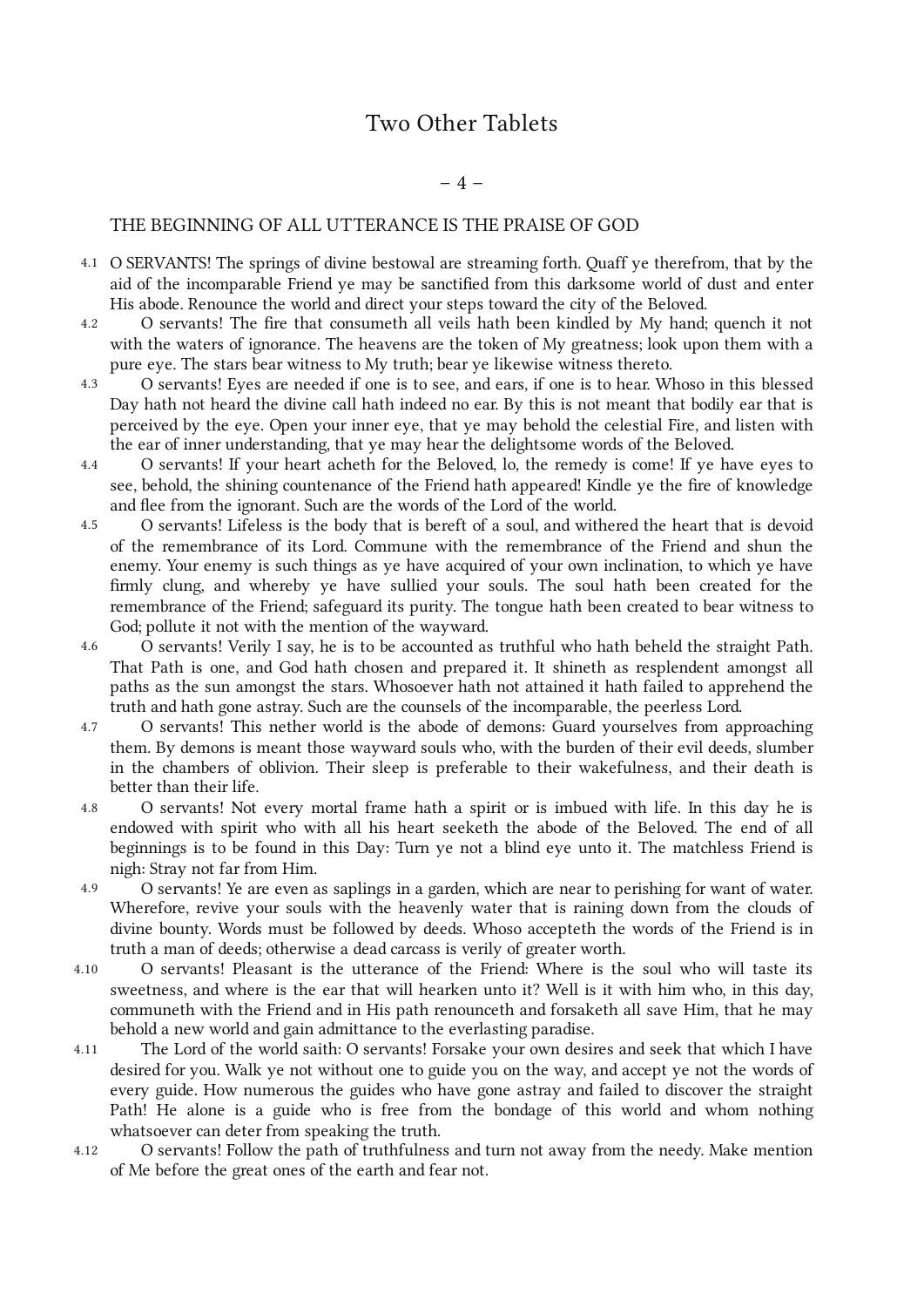O servants! Be pure in your deeds, and conduct yourselves in accordance with the words of God. Such are the counsels of the incomparable Lord. 4.13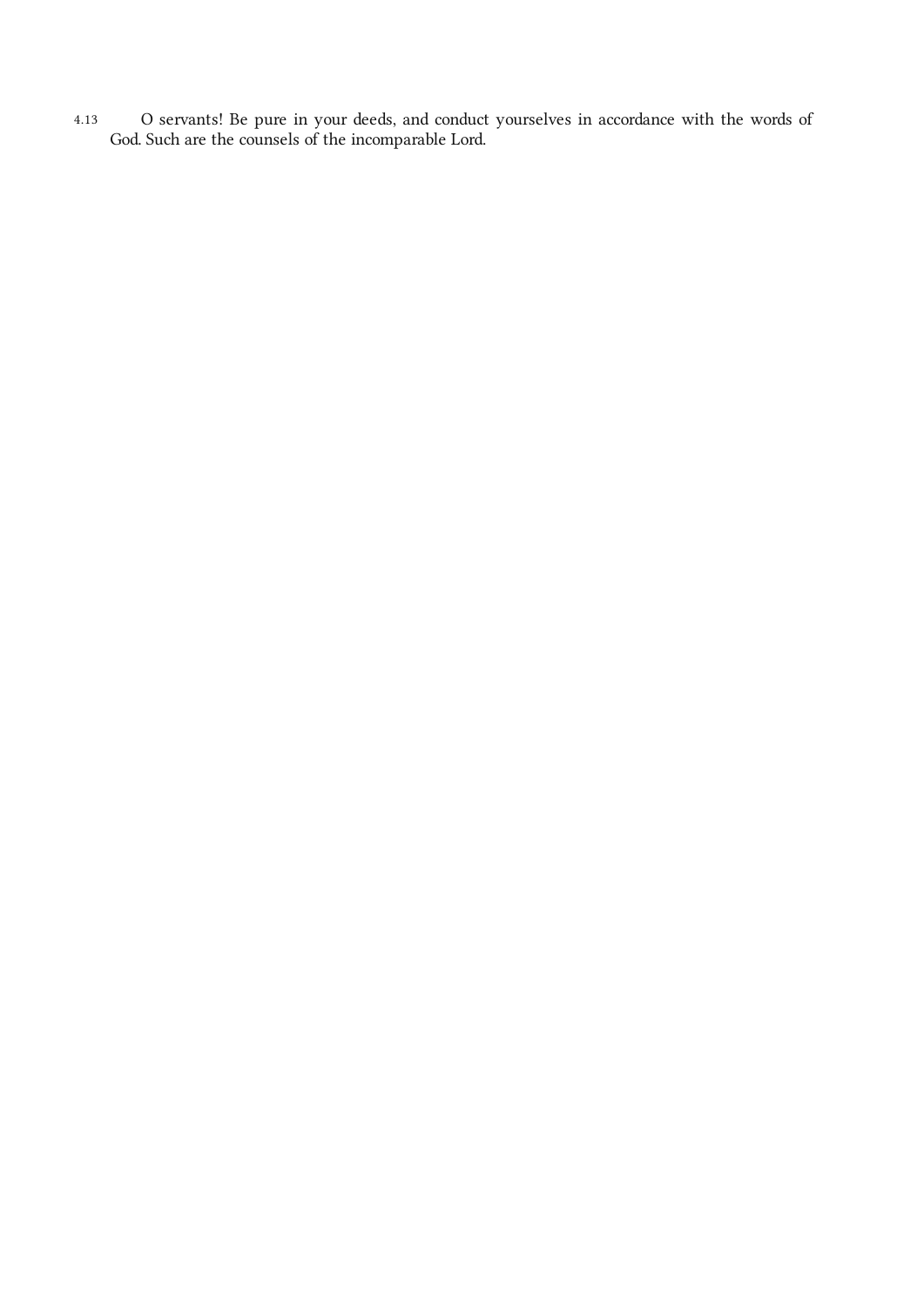### THE BEGINNING OF EVERY ACCOUNT IS THE NAME OF GOD

- O FRIENDS of God! Incline your inner ears to the voice of the peerless and self-subsisting Lord, 5.1 that He may deliver you from the bonds of entanglement and the depths of darkness and enable you to attain the eternal light. Ascent and descent, stillness and motion, have come into being through the will of the Lord of all that hath been and shall be. The cause of ascent is lightness, and the cause of lightness is heat. Thus hath it been decreed by God. The cause of stillness is weight and density, which in turn are caused by cold. Thus hath it been decreed by God.
- And since He hath ordained heat to be the source of motion and ascent and the cause of attainment to the desired goal, He hath therefore kindled with the mystic hand that Fire that dieth not and sent it forth into the world, that this divine Fire might, by the heat of the love of God, guide and attract all mankind to the abode of the incomparable Friend. This is the mystery enshrined in your Book that was sent down aforetime, a mystery which hath until now remained concealed from the eyes and hearts of men. That primal Fire hath in this Day appeared with a new radiance and with immeasurable heat. This divine Fire burneth of itself, with neither fuel nor fume, that it might draw away such excess moisture and cold as are the cause of torpor and weariness, of lethargy and despondency, and lead the entire creation to the court of the presence of the All-Merciful. Whoso hath approached this Fire hath been set aflame and attained the desired goal, and whoso hath removed himself therefrom hath remained deprived. 5.2
- O servant of God! Turn thou away from the stranger, that thou mayest recognize the Friend. He indeed is a stranger who leadeth you away from the Friend. This is not the day whereon the high priests can command and exercise their authority. In your Book it is stated that the high priests will, on that day, lead men far astray, and will prevent them from drawing nigh unto Him. He indeed is a high priest who hath seen the light and hastened unto the way leading to the Beloved. Such a man is a benevolent priest and a source of illumination to the whole world. 5.3
- O servant of God! Any priest who leadeth thee away from this Fire, which is the reality of the Light and the mystery of divine Revelation, is indeed thine enemy. Suffer not the words of the foe to hold thee back from the Friend or the insinuations of the enemy to cause thee to forsake the Beloved. 5.4
- O servant of God! The day of deeds hath come: Now is not the time for words. The Messenger of God hath appeared: Now is not the hour for hesitation. Open thou thine inner eye that thou mayest behold the face of the Beloved, and hearken thou with thine inner ear that thou mayest hear the sweet murmur of His celestial voice. 5.5
- O servant of God! The robe of divine bestowal hath been sewn and readied. Take hold of it and attire thyself therewith. Renounce and forsake the people of the world. O wise one! Shouldst thou heed the counsel of thy Lord, thou wouldst be released from the bondage of His servants and behold thyself exalted above all men. 5.6
- O servant of God! We have bestowed a dewdrop from the ocean of divine grace; would that men might drink therefrom! We have brought a trace of the sweet melodies of the Beloved; would that men might hearken with their inner ear! Soar upon the wings of joy in the atmosphere of the love of God. Regard the people of the world as dead and seek the fellowship of the living. Whoso hath not breathed the sweet fragrance of the Beloved at this dawntide is indeed accounted among the dead. He Who is the All-Sufficing proclaimeth aloud: "The realm of joy hath been ushered in; be not sorrowful! The hidden mystery hath been made manifest; be not disheartened!" Wert thou to apprehend the surpassing greatness of this Day, thou wouldst renounce the world and all that dwell therein and hasten unto the way that leadeth to the Lord. 5.7
- O servants of God! Deprived souls are heedless of this triumphant Day, and chilled hearts have no share of the heat of this blazing Fire. 5.8
- O servant of God! The Tree which We had planted with the Hand of Providence hath borne its destined fruit, and the glad-tidings We had imparted in the Book have appeared in full effect. 5.9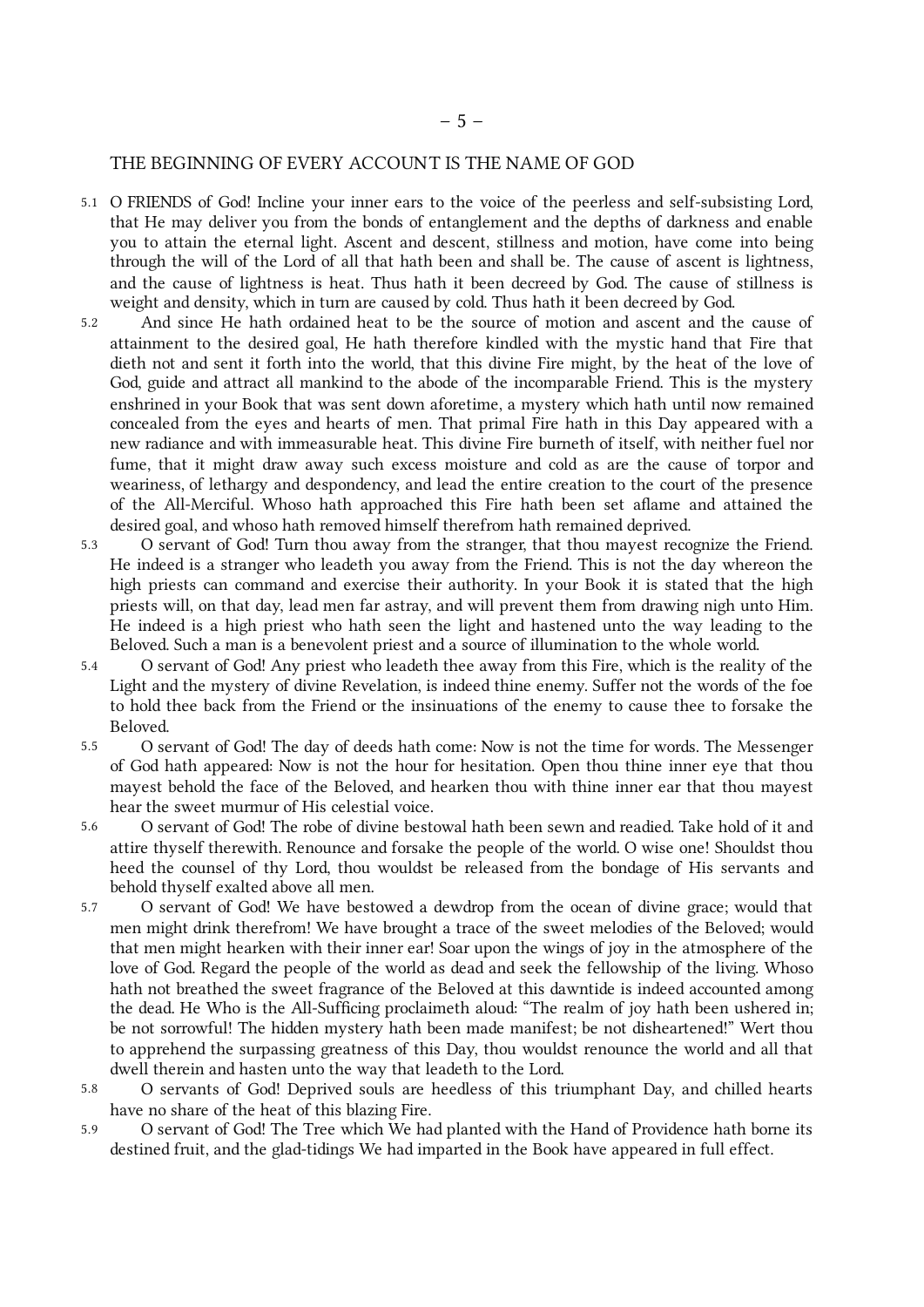- O servant of God! We revealed Ourself to thee once in thy sleep, but thou didst remain unaware. Remember now, that thou mayest perceive and hasten with heart and soul to the placeless Friend. 5.10
- O servant of God! Say: O high priests! The Hand of Omnipotence is stretched forth from behind the clouds; behold ye it with new eyes. The tokens of His majesty and greatness are unveiled; gaze ye on them with pure eyes. 5.11
- O servant of God! The Daystar of the everlasting realm is shining resplendent above the horizon of His will and the Oceans of divine bounty are surging. Bereft indeed is the one who hath failed to behold them, and lifeless the one who hath not attained thereunto. Close thine eyes to this nether world, open them to the countenance of the incomparable Friend, and commune intimately with His Spirit. 5.12
- O servant of God! With a pure heart unloose thy tongue in the praise of thy Lord for having made mention of thee through His gem-scattering pen. Couldst thou but realize the greatness of this bestowal, thou wouldst find thyself invested with everlasting life. 5.13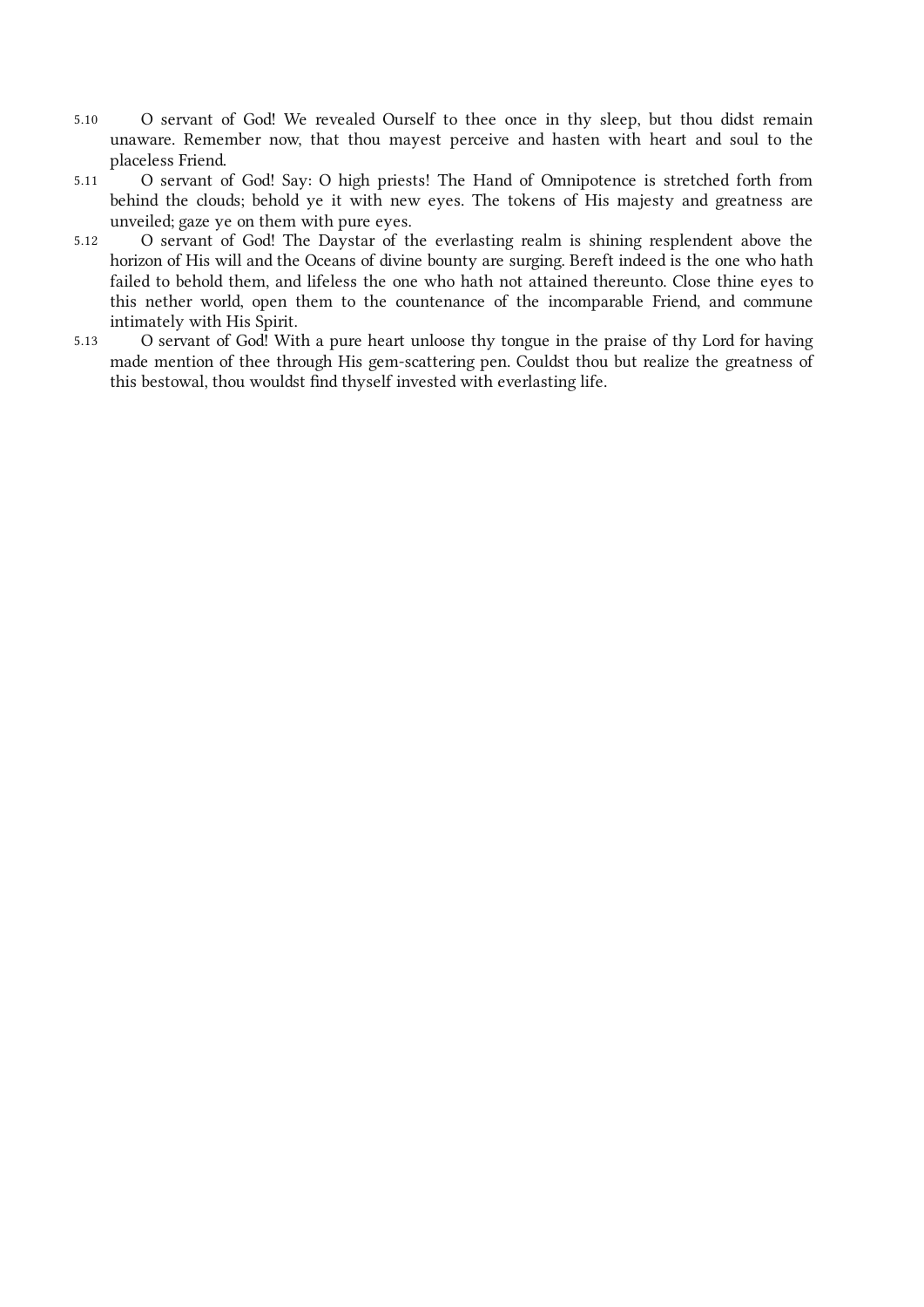## <span id="page-21-0"></span>Notes

- <span id="page-21-2"></span><span id="page-21-1"></span>1. Tablet to Mánikchí Sáhib
	- 1 Iraq.  $\leftrightarrow$
	- 2 From the Lawh-i-Maqṣúd; cf. Tablets of Bahá'u'lláh Revealed after the Kitáb-i-Aqdas, Lawḥ-i-Maqsúd, paragraph beginning "O my friend! In all circumstances one should seize...".  $\leftrightarrow$
	- 3 From the Lawḥ-i-Maqṣúd; cf. *Tablets of Bahá'u'lláh Revealed after the Kitáb-i-Aqdas*, Lawḥ-i-Maqsúd, paragraph beginning "If this point were to be expounded...".  $\leftrightarrow$
- <span id="page-21-21"></span><span id="page-21-20"></span><span id="page-21-19"></span><span id="page-21-18"></span><span id="page-21-17"></span><span id="page-21-16"></span><span id="page-21-15"></span><span id="page-21-14"></span><span id="page-21-13"></span><span id="page-21-12"></span><span id="page-21-11"></span><span id="page-21-10"></span><span id="page-21-9"></span><span id="page-21-8"></span><span id="page-21-7"></span><span id="page-21-6"></span><span id="page-21-5"></span><span id="page-21-4"></span><span id="page-21-3"></span>2. From a Tablet to Mírzá Abu'l-Faḍl
	- Qur'án 3:1. [↩](#page-5-1) 4
	- Qur'án 2:285. [↩](#page-5-2) 5
	- 6 Qur'án 2:253.  $\leftrightarrow$
	- 7 See 1.4.  $\leftrightarrow$
	- 8 The "Necessary Being" (*vájibu'l-vujúd*) refers to God; this term was used by Muslim philosophers such as al-Farabi and can be traced to Aristotle.  $\leftrightarrow$
	- Taqvá, translated here as "righteousness", has further connotations of piety, fear of God, and 9 right conduct that cannot all be conveyed with a single word in English.  $\leftrightarrow$
	- 10 In Islamic law, religious principles (uṣúl; lit. "roots"), concern the sources of the law that can be explicitly derived from the Qur'án and the Ḥadíth, whereas secondary laws and ordinances (furú' ; lit. "branches") are deduced from the former through the discipline of jurisprudence (fiqh).  $\leftrightarrow$
	- Possible reference to Qur'án 2:187, which contains instructions regarding the Fast: "Eat and 11 drink until ye can discern a white thread from a black thread by the daybreak." (Rodwell trans.)  $\leftrightarrow$
	- 12 Qur'án 6:91.  $\leftrightarrow$
	- 13 Among the rites performed by Muslim pilgrims during the Hajj.  $\leftrightarrow$
	- 14 See 1.14.  $\leftrightarrow$
	- 15 Muḥammad.  $\leftrightarrow$
	- 16 Qur'án 2:143.  $\leftrightarrow$
	- 17 See 1.18.  $\leftrightarrow$
	- 18 See 1.15.  $\leftrightarrow$
	- 19 The "realm of subtle entities" (*'alam-i-<u>dh</u>arr*) is an allusion to the Covenant between God and Adam mentioned in Qur'án 7:172. In a Tablet 'Abdu'l‑Bahá has written: "The realm of subtle entities that is alluded to referreth to the realities, specifications, individuations, capacities and potentialities of man in the mirror of the divine knowledge. As these potentialities and capacities differ, they each have their own particular exigency. That exigency consisteth in acquiescence and supplication." (Má'idiy-i-Ásmání, vol. 2, (New Delhi: Bahá'í Publishing Trust, 1984), p. 30)  $\leftrightarrow$
	- Qur'án 2:156. [↩](#page-13-1) 20
	- Qur'án 6:91. [↩](#page-13-2) 21